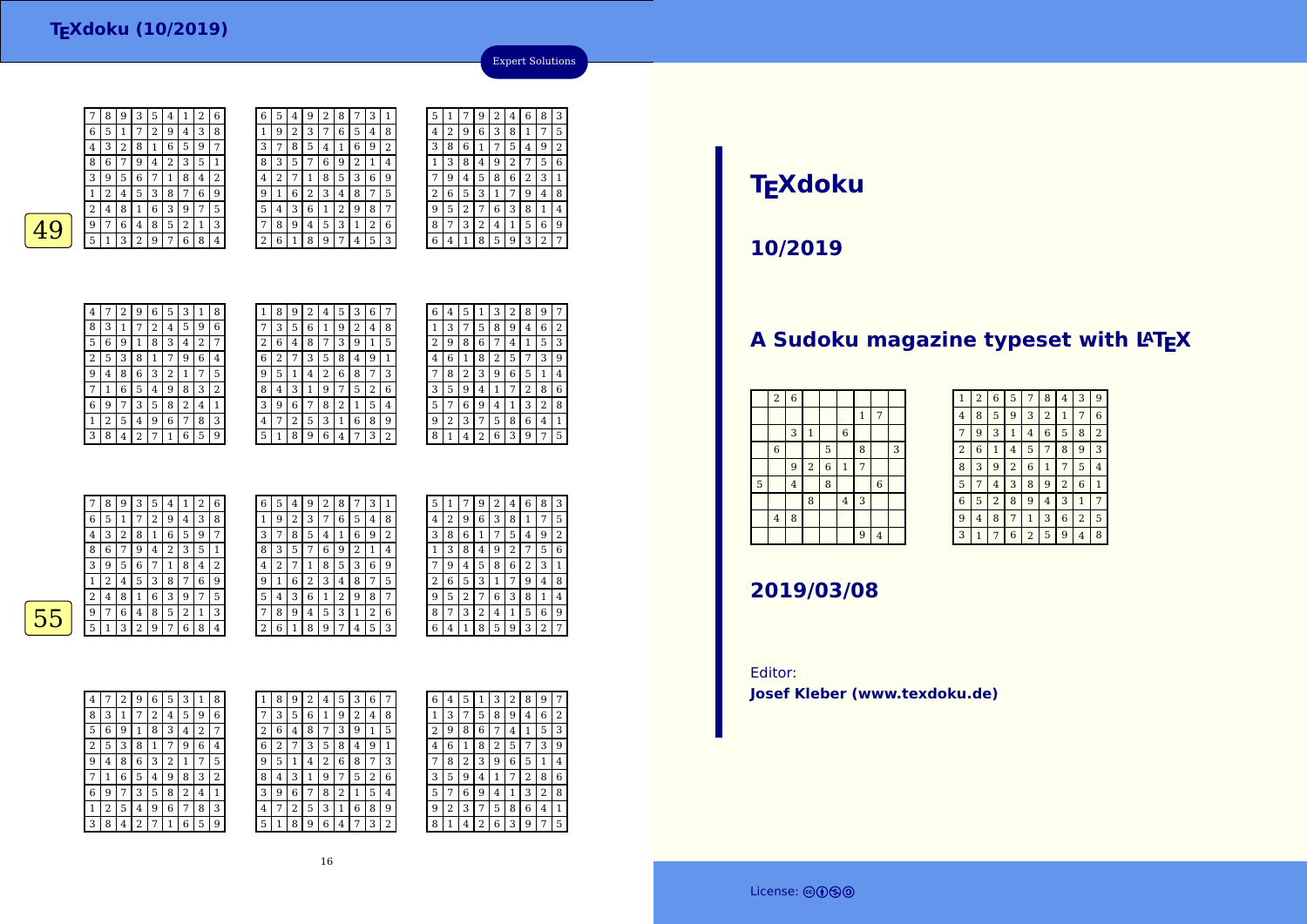Intermediate Solutions

|             |   | 9 |   |                |         | $\overline{6}$ |             |                |            |
|-------------|---|---|---|----------------|---------|----------------|-------------|----------------|------------|
|             |   |   |   | 3              | 8       |                | 4           |                |            |
|             |   | 7 |   |                |         | $\overline{4}$ | 9           |                | $\sqrt{2}$ |
|             |   |   |   | $\overline{2}$ |         |                |             |                | 7          |
|             |   |   |   |                | $\bf 4$ | 3              |             | 8              |            |
|             |   | 3 |   |                |         |                |             |                |            |
|             |   |   |   | 5              | 7       |                | $\,$ 6 $\,$ |                |            |
|             |   |   | 8 | 9              |         |                |             | $\overline{2}$ |            |
| $\mathbf 1$ | 6 |   |   |                |         |                |             | 5              | $\, 8$     |
|             |   |   |   |                |         |                |             |                |            |

|                |              |   |                |   |              | $\overline{9}$   |   |              |
|----------------|--------------|---|----------------|---|--------------|------------------|---|--------------|
| $\overline{4}$ |              |   |                |   |              |                  | 8 | 5            |
|                | 3            | 5 | $\overline{9}$ |   |              | $\boldsymbol{2}$ | 7 |              |
|                |              |   |                |   |              | 8                |   |              |
| 9              |              |   |                |   |              | 4                |   | $\mathbf{1}$ |
|                |              |   | $\mathbf{1}$   | 3 |              |                  | 2 | 9            |
|                | $\mathbf{1}$ |   |                |   |              |                  |   |              |
| $\,2$          | 9            | 3 |                |   |              |                  |   |              |
|                |              | 8 | 5              |   | $\mathbf{1}$ |                  |   | 7            |

Simple

| 5       |             |             |   |              |   | $\mathbf{1}$ | 6              |   |
|---------|-------------|-------------|---|--------------|---|--------------|----------------|---|
| $\bf 4$ |             | 8           |   |              |   |              | 9              |   |
|         | $\,$ 6 $\,$ |             |   |              | 9 |              | $\overline{4}$ | 7 |
|         |             | $\mathbf 1$ | 9 | 8            | 3 |              |                | 6 |
|         |             |             |   |              |   |              |                |   |
|         | 7           | 6           |   | $\mathbf{1}$ |   | 5            | 8              |   |
|         |             |             |   | 7            |   |              |                | 8 |
| 7       |             |             |   |              | 8 |              |                | 3 |
|         |             |             |   |              |   |              | 5              |   |

|            |              |                | $\bf 4$        |   |                |   | 8            |
|------------|--------------|----------------|----------------|---|----------------|---|--------------|
| $\sqrt{2}$ |              | 5              | 7              |   |                |   |              |
|            | $\bf 4$      | $\overline{6}$ | $\,1\,$        |   |                |   |              |
|            | $\mathbf{1}$ |                |                | 6 |                |   |              |
| 3          |              |                | $\sqrt{2}$     |   | $\overline{7}$ | 8 |              |
|            |              | $\, 8$         |                |   | 3              | 7 |              |
|            | $\,2$        |                |                |   | $\overline{4}$ |   |              |
|            |              |                | $\overline{6}$ |   |                |   |              |
| 8          |              | 3              |                |   |                | 5 | $\mathbf{1}$ |

| $\overline{5}$ | $\overline{7}$ |   | $\overline{\mathbf{c}}$ | 6 | $\overline{4}$          |   |                | $\mathbf{1}$ |
|----------------|----------------|---|-------------------------|---|-------------------------|---|----------------|--------------|
|                |                |   | 5                       |   | 7                       | 2 |                |              |
|                |                |   |                         |   |                         |   |                | 4            |
| 9              | $\overline{4}$ |   | 8                       |   |                         |   |                | 6            |
| $\overline{2}$ |                |   |                         |   | $\mathbf 1$             |   | $\overline{4}$ |              |
| $\overline{6}$ | 8              | 7 |                         |   | $\overline{\mathbf{c}}$ |   |                | 5            |
| $\mathbf 1$    |                | 5 |                         |   | 9                       |   |                |              |
|                |                |   |                         |   |                         |   |                |              |
|                |                |   |                         |   |                         | 7 |                |              |

|                |              |   | 5 | 6            |                |                |                  |                |
|----------------|--------------|---|---|--------------|----------------|----------------|------------------|----------------|
|                |              |   |   |              | $\overline{2}$ |                | 5                | 8              |
|                |              |   |   | 7            | 9              |                | $\boldsymbol{2}$ |                |
|                |              | 3 |   |              |                |                |                  |                |
| $\,$ 6 $\,$    | 8            |   |   | $\mathbf{1}$ |                |                |                  |                |
| 5              | $\mathbf{1}$ |   |   |              | 8              |                | 9                | 3              |
|                | 7            |   |   |              |                | $\overline{a}$ |                  | $\overline{9}$ |
| $\overline{9}$ |              |   |   | 3            |                |                |                  | $\mathbf{1}$   |
|                |              |   |   |              | 6              | 5              | 7                |                |

| 2 | 5 | 4 |   | 3 | 6 | g | 8              |   |
|---|---|---|---|---|---|---|----------------|---|
| 6 | 8 | 7 | 2 | 9 | 4 | 3 | 1              | 5 |
| 3 | 9 |   | 8 | 7 | 5 | 4 | $\overline{2}$ | 6 |
|   | 4 | 2 | 6 | 5 | 9 | 8 | 3              | 1 |
| 8 | 6 | 3 | 7 | 4 | 1 | 2 | 5              | 9 |
| 9 | 1 | 5 | 3 | 2 | 8 | 7 | 6              | 4 |
|   | 2 | 9 | 4 | 6 | 3 | 5 |                | 8 |
| 4 | 3 | 6 | 5 | 8 | 7 | 1 | 9              | 2 |
| 5 | 7 | 8 | 9 | 1 | 2 | 6 | 4              | 3 |
|   |   |   |   |   |   |   |                |   |

| 5 | 6 | 4 | 9              | 2 | 3              | 1              | 8 | 7            |
|---|---|---|----------------|---|----------------|----------------|---|--------------|
| 8 | 2 | 3 | 1              | 7 | 4              | 9              | 5 | 6            |
| 7 | 1 | 9 | 5              | 6 | 8              | 4              | 3 | 2            |
| 1 | 4 | 5 | 6              | 9 | 7              | 3              | 2 | 8            |
| 2 | 9 | 8 | 3              | 1 | 5              | 6              | 7 | 4            |
| 3 | 7 | 6 | 4              | 8 | $\overline{2}$ | 5              | 1 | 9            |
| 6 | 3 | 7 | 8              | 4 | 1              | $\overline{2}$ | 9 | 5            |
| 4 | 5 | 2 | 7              | 3 | 9              | 8              | 6 | $\mathbf{1}$ |
| 9 | 8 | 1 | $\overline{2}$ | 5 | 6              | 7              | 4 | 3            |

| 2 | 9 | 8 | 5              | 6 |   | 1              | 3                       | 4 |
|---|---|---|----------------|---|---|----------------|-------------------------|---|
| 6 | 3 | 5 | 4              | 2 | 1 | 8              | 9                       | 7 |
|   | 1 | 4 | 9              | 8 | 3 | 6              | $\overline{\mathbf{c}}$ | 5 |
| 4 | 5 | 6 | 7              | 9 | 8 | 3              | 1                       | 2 |
| 9 | 2 | 3 | 1              | 5 | 6 | 7              | 4                       | 8 |
| 8 |   | 1 | $\overline{2}$ | 3 | 4 | 5              | 6                       | 9 |
| 5 | 6 | 9 | 3              | 7 | 2 | 4              | 8                       | 1 |
| 1 | 8 | 2 | 6              | 4 | 5 | 9              | 7                       | 3 |
| 3 | 4 | 7 | 8              | 1 | 9 | $\overline{2}$ | 5                       | 6 |

| З | 5 | 6              | 1 |   | 8              | 4 | 9            | 2 |
|---|---|----------------|---|---|----------------|---|--------------|---|
| 4 | 2 | 1              | 5 | 9 | 6              | 3 | 8            | 7 |
| 8 | 7 | 9              | 4 | 3 | $\overline{c}$ | 6 | 5            | 1 |
| 5 | 1 | 8              | 7 | 6 | 4              | 9 | 2            | 3 |
|   | 9 | 4              | 2 | 5 | 3              | 8 | $\mathbf{1}$ | 6 |
| 2 | 6 | 3              | 9 | 8 | 1              |   | 4            | 5 |
| 9 | 4 |                | 6 | 2 | 5              | 1 | 3            | 8 |
| 1 | 3 | 5              | 8 | 4 | 7              | 2 | 6            | 9 |
| 6 | 8 | $\overline{2}$ | 3 | 1 | 9              | 5 | 7            | 4 |

| 4 | 2 | 1 | З | 6 | 5              | 9 | 8            | 7              |
|---|---|---|---|---|----------------|---|--------------|----------------|
| 5 | 8 | 7 | 1 | 4 | 9              | 3 | 2            | 6              |
| 6 | 3 | 9 | 8 | 7 | $\overline{c}$ | 1 | 4            | 5              |
|   | 1 | 8 | 4 | 5 | 3              | 6 | 9            | $\overline{2}$ |
| 2 | 4 | 5 | 9 | 8 | 6              | 7 | 3            | $\mathbf{1}$   |
| 3 | 9 | 6 | 2 | 1 | 7              | 8 | 5            | 4              |
|   | 5 | 2 | 6 | 9 | 8              | 4 | 7            | 3              |
| 9 | 7 | 4 | 5 | 3 | 1              | 2 | 6            | 8              |
| 8 | 6 | 3 | 7 | 2 | 4              | 5 | $\mathbf{1}$ | g              |
|   |   |   |   |   |                |   |              |                |

| 8 | 9 | 3 | 5 |   | 6 | 4 | $\overline{2}$ | 1 |
|---|---|---|---|---|---|---|----------------|---|
| 4 | 5 |   | 3 | 2 | 1 | 9 | 8              | 6 |
| 2 | 1 | 6 | 9 | 8 | 4 | 5 | 7              | 3 |
|   | 6 | 4 | 2 | 5 | 9 | 7 | 3              | 8 |
| 5 | 3 | 2 | 8 | 1 |   | 6 | 4              | 9 |
| 9 | 7 | 8 | 6 | 4 | 3 | 2 | 1              | 5 |
| 6 | 4 | 1 | 7 | 3 | 5 | 8 | 9              | 2 |
| 7 | 8 | 9 | 1 | 6 | 2 | 3 | 5              | 4 |
| 3 | 2 | 5 | 4 | 9 | 8 | 1 | 6              |   |

| 2 | 5 | 4 |   | З | 6 | 9 | 8 |   |
|---|---|---|---|---|---|---|---|---|
| 6 | 8 | 7 | 2 | 9 | 4 | 3 | 1 | 5 |
| 3 | 9 | 1 | 8 | 7 | 5 | 4 | 2 | 6 |
|   | 4 | 2 | 6 | 5 | 9 | 8 | 3 | 1 |
| 8 | 6 | 3 | 7 | 4 | 1 | 2 | 5 | 9 |
| g | 1 | 5 | 3 | 2 | 8 | 7 | 6 | 4 |
| 1 | 2 | 9 | 4 | 6 | 3 | 5 | 7 | 8 |
| 4 | 3 | 6 | 5 | 8 | 7 | 1 | 9 | 2 |
| 5 | 7 | 8 | 9 | 1 | 2 | 6 | 4 | 3 |

| 5 | 6 | 4 | 9 | 2 | 3 | 1              | 8 | 7 |  |
|---|---|---|---|---|---|----------------|---|---|--|
| 8 | 2 | 3 | 1 | 7 | 4 | 9              | 5 | 6 |  |
|   | 1 | 9 | 5 | 6 | 8 | 4              | 3 | 2 |  |
| 1 | 4 | 5 | 6 | 9 | 7 | 3              | 2 | 8 |  |
| 2 | 9 | 8 | 3 | 1 | 5 | 6              | 7 | 4 |  |
| 3 |   | 6 | 4 | 8 | 2 | 5              | 1 | 9 |  |
| 6 | 3 | 7 | 8 | 4 | 1 | $\overline{2}$ | 9 | 5 |  |
| 4 | 5 | 2 | 7 | 3 | 9 | 8              | 6 | 1 |  |
| g | 8 | 1 | 2 | 5 | 6 | 7              | 4 | 3 |  |

| 2 | 9 | 8 | 5              | 6              |                | 1              | 3              | 4 |
|---|---|---|----------------|----------------|----------------|----------------|----------------|---|
| 6 | 3 | 5 | 4              | $\overline{2}$ | 1              | 8              | 9              | 7 |
| 7 | 1 | 4 | 9              | 8              | 3              | 6              | $\overline{2}$ | 5 |
| 4 | 5 | 6 | 7              | 9              | 8              | 3              | 1              | 2 |
| 9 | 2 | 3 | 1              | 5              | 6              | 7              | 4              | 8 |
| 8 |   | 1 | $\overline{c}$ | 3              | 4              | 5              | 6              | 9 |
| 5 | 6 | 9 | 3              | 7              | $\overline{2}$ | 4              | 8              | 1 |
| 1 | 8 | 2 | 6              | 4              | 5              | 9              | 7              | 3 |
| 3 | 4 | 7 | 8              | 1              | g              | $\overline{2}$ | 5              | 6 |

| 3 | 5 | 6              | 1 | 7 | 8 | 4 | 9 | $\overline{2}$ |
|---|---|----------------|---|---|---|---|---|----------------|
| 4 | 2 | 1              | 5 | 9 | 6 | 3 | 8 | 7              |
| 8 |   | 9              | 4 | 3 | 2 | 6 | 5 | 1              |
| 5 |   | 8              | 7 | 6 | 4 | 9 | 2 | 3              |
|   | 9 | 4              | 2 | 5 | 3 | 8 | 1 | 6              |
| 2 | 6 | 3              | 9 | 8 | 1 | 7 | 4 | 5              |
| 9 | 4 |                | 6 | 2 | 5 |   | 3 | 8              |
| 1 | 3 | 5              | 8 | 4 | 7 | 2 | 6 | 9              |
| 6 | 8 | $\overline{2}$ | 3 | 1 | 9 | 5 | 7 | 4              |

| 4 | $\overline{2}$ | 1 | 3 | 6              | 5 | 9              | 8 |                |
|---|----------------|---|---|----------------|---|----------------|---|----------------|
| 5 | 8              | 7 | 1 | 4              | 9 | 3              | 2 | 6              |
| 6 | 3              | 9 | 8 | 7              | 2 | 1              | 4 | 5              |
| 7 | 1              | 8 | 4 | 5              | 3 | 6              | 9 | $\overline{2}$ |
| 2 | 4              | 5 | 9 | 8              | 6 | 7              | 3 | 1              |
| 3 | 9              | 6 | 2 | 1              | 7 | 8              | 5 | 4              |
| 1 | 5              | 2 | 6 | 9              | 8 | 4              | 7 | 3              |
| 9 | 7              | 4 | 5 | 3              | 1 | $\overline{2}$ | 6 | 8              |
| 8 | 6              | 3 | 7 | $\overline{2}$ | 4 | 5              | 1 | 9              |

| 8 |                |   |                |   |   |                         |                |   |
|---|----------------|---|----------------|---|---|-------------------------|----------------|---|
|   | 9              | 3 | 5              |   | 6 | 4                       | $\overline{2}$ | 1 |
| 4 | 5              | 7 | 3              | 2 | 1 | 9                       | 8              | 6 |
| 2 | 1              | 6 | 9              | 8 | 4 | 5                       | 7              | 3 |
| 1 | 6              | 4 | $\overline{2}$ | 5 | 9 | 7                       | 3              | 8 |
| 5 | 3              | 2 | 8              | 1 | 7 | 6                       | 4              | 9 |
| 9 | 7              | 8 | 6              | 4 | 3 | $\overline{\mathbf{c}}$ | 1              | 5 |
| 6 | 4              | 1 | 7              | 3 | 5 | 8                       | 9              | 2 |
| 7 | 8              | 9 | 1              | 6 | 2 | 3                       | 5              | 4 |
| 3 | $\overline{c}$ | 5 | 4              | 9 | 8 | 1                       | 6              | 7 |
|   |                |   |                |   |   |                         |                |   |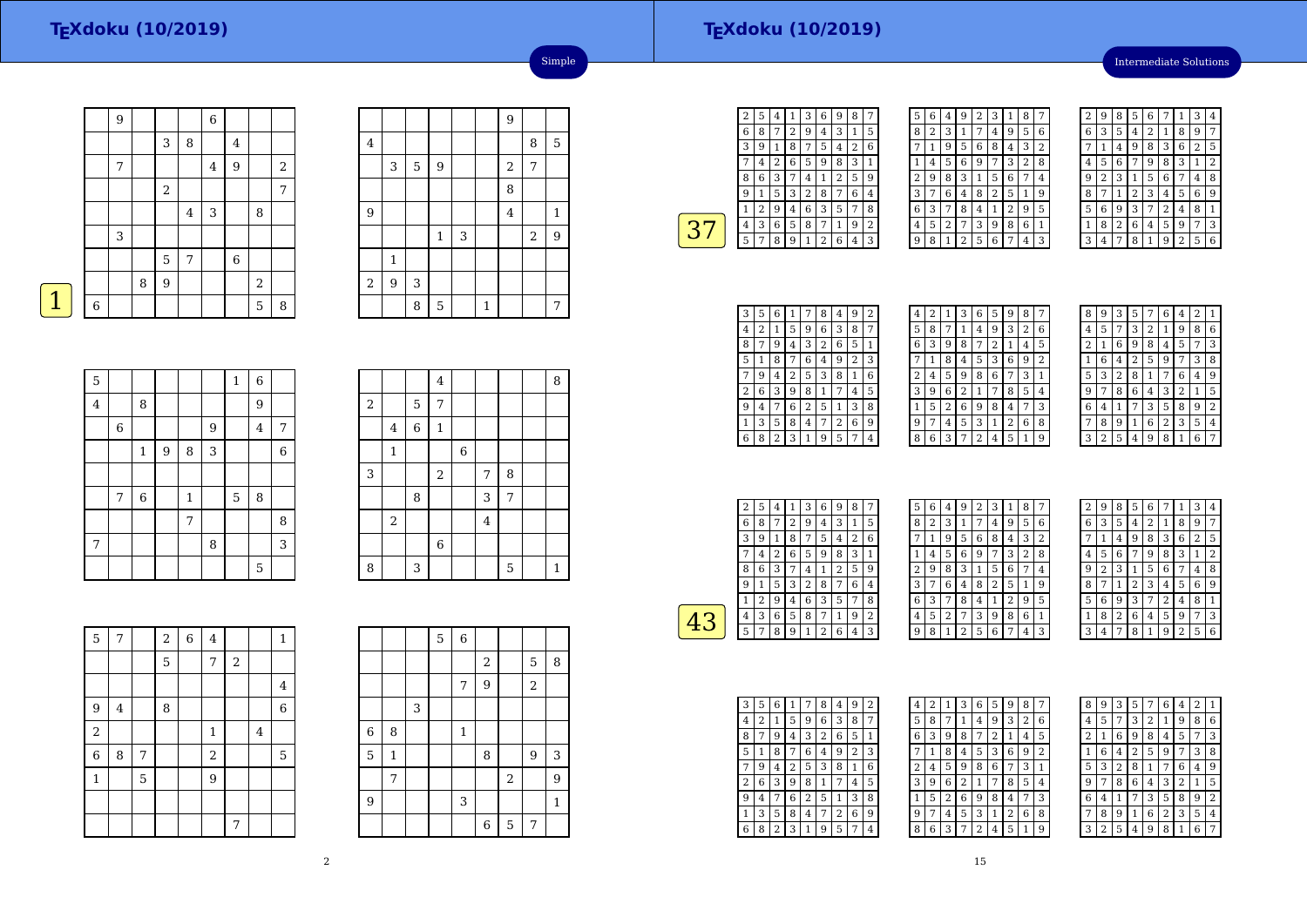| 5 | 6 | 4 | g              | 2 | 3 |                | 8              |   |
|---|---|---|----------------|---|---|----------------|----------------|---|
| 8 | 2 | 3 | 1              | 7 | 4 | 9              | 5              | 6 |
|   | 1 | 9 | 5              | 6 | 8 | 4              | 3              | 2 |
|   | 4 | 5 | 6              | 9 | 7 | 3              | $\overline{2}$ | 8 |
| 2 | 9 | 8 | 3              | 1 | 5 | 6              | 7              | 4 |
| 3 | 7 | 6 | 4              | 8 | 2 | 5              | 1              | 9 |
| 6 | 3 |   | 8              | 4 | 1 | $\overline{2}$ | 9              | 5 |
| 4 | 5 | 2 |                | 3 | 9 | 8              | 6              | 1 |
| q | 8 | 1 | $\overline{2}$ | 5 | 6 |                | 4              | 3 |



| 4 | 9                  | 2 | З | 1 | 8 |   | 2 | 9 | 8 | 5 | 6 |   |   | 3 | 4 |
|---|--------------------|---|---|---|---|---|---|---|---|---|---|---|---|---|---|
| 3 |                    |   | 4 | 9 | 5 | 6 | 6 | 3 | 5 | 4 | 2 | 1 | 8 | 9 |   |
| 9 | 5                  | 6 | 8 | 4 | 3 | 2 |   |   | 4 | 9 | 8 | 3 | 6 | 2 | 5 |
| 5 | 6                  | g |   | 3 | 2 | 8 | 4 | 5 | 6 |   | 9 | 8 | З | 1 | 2 |
| 8 | 3                  |   | 5 | 6 | 7 | 4 | 9 | 2 | 3 | 1 | 5 | 6 | 7 | 4 | 8 |
| 6 | 4                  | 8 | 2 | 5 | 1 | 9 | 8 |   |   | 2 | 3 | 4 | 5 | 6 | 9 |
| 7 | 8                  | 4 |   | 2 | 9 | 5 | 5 | 6 | 9 | 3 | 7 | 2 | 4 | 8 |   |
| 2 |                    | 3 | 9 | 8 | 6 | 1 |   | 8 | 2 | 6 | 4 | 5 | 9 |   | 3 |
| 1 | $\mathcal{D}$<br>∠ | 5 | 6 |   | 4 | 3 | 3 | 4 |   | 8 | 1 | 9 | 2 | 5 | 6 |
|   |                    |   |   |   |   |   |   |   |   |   |   |   |   |   |   |



| 3 | 5 | 6              | 1 | 7            | 8 | 4 | 9 | 2 |  |
|---|---|----------------|---|--------------|---|---|---|---|--|
| 4 | 2 | 1              | 5 | 9            | 6 | 3 | 8 |   |  |
| 8 | 7 | 9              | 4 | 3            | 2 | 6 | 5 | 1 |  |
| 5 | 1 | 8              | 7 | 6            | 4 | 9 | 2 | 3 |  |
| 7 | 9 | 4              | 2 | 5            | 3 | 8 | 1 | 6 |  |
| 2 | 6 | 3              | 9 | 8            | 1 | 7 | 4 | 5 |  |
| 9 | 4 | 7              | 6 | 2            | 5 | 1 | 3 | 8 |  |
| 1 | 3 | 5              | 8 | 4            | 7 | 2 | 6 | 9 |  |
| 6 | 8 | $\overline{2}$ | 3 | $\mathbf{1}$ | 9 | 5 | 7 | 4 |  |

| 4 | 2 | 1 | 3 | 6 | 5 | 9 | 8 | 7              |  |
|---|---|---|---|---|---|---|---|----------------|--|
| 5 | 8 | 7 | 1 | 4 | 9 | 3 | 2 | 6              |  |
| 6 | 3 | 9 | 8 | 7 | 2 | 1 | 4 | 5              |  |
|   | 1 | 8 | 4 | 5 | 3 | 6 | 9 | $\overline{2}$ |  |
| 2 | 4 | 5 | 9 | 8 | 6 | 7 | 3 | 1              |  |
| 3 | 9 | 6 | 2 | 1 | 7 | 8 | 5 | 4              |  |
| 1 | 5 | 2 | 6 | 9 | 8 | 4 | 7 | 3              |  |
| 9 | 7 | 4 | 5 | 3 | 1 | 2 | 6 | 8              |  |
| 8 | 6 | 3 | 7 | 2 | 4 | 5 | 1 | 9              |  |

| 8              | 9 | 3 | 5              | 7 | 6 | 4 | $\overline{2}$ | 1 |
|----------------|---|---|----------------|---|---|---|----------------|---|
| 4              | 5 | 7 | 3              | 2 | 1 | 9 | 8              | 6 |
| $\overline{2}$ | 1 | 6 | 9              | 8 | 4 | 5 | 7              | 3 |
| 1              | 6 | 4 | $\overline{2}$ | 5 | 9 | 7 | 3              | 8 |
| 5              | 3 | 2 | 8              | 1 | 7 | 6 | 4              | 9 |
| 9              | 7 | 8 | 6              | 4 | 3 | 2 | 1              | 5 |
| 6              | 4 | 1 | 7              | 3 | 5 | 8 | 9              | 2 |
| 7              | 8 | 9 | 1              | 6 | 2 | 3 | 5              | 4 |
| 3              | 2 | 5 | 4              | 9 | 8 | 1 | 6              | 7 |
|                |   |   |                |   |   |   |                |   |

Intermediate Solutions

 $\begin{array}{|c|c|c|c|}\n\hline\n7 & 1 & 3 \\
\hline\n1 & 8 & 9\n\end{array}$ 

|        | 2 | 5 | 4 | 1 | 3 | 6 | 9              | 8 | 7              | 5 | 6 | 4 | 9 | 2 | 3 | 1              | 8 | 7 |  |
|--------|---|---|---|---|---|---|----------------|---|----------------|---|---|---|---|---|---|----------------|---|---|--|
|        | 6 | 8 | 7 | 2 | 9 | 4 | 3              | 1 | 5              | 8 | 2 | 3 |   | 7 | 4 | 9              | 5 | 6 |  |
|        | 3 | 9 | 1 | 8 | 7 | 5 | $\overline{4}$ | 2 | 6              | 7 |   | 9 | 5 | 6 | 8 | 4              | 3 | 2 |  |
|        | 7 | 4 | 2 | 6 | 5 | 9 | 8              | 3 | 1              |   | 4 | 5 | 6 | 9 | 7 | 3              | 2 | 8 |  |
|        | 8 | 6 | 3 | 7 | 4 | 1 | 2              | 5 | 9              | 2 | 9 | 8 | 3 | 1 | 5 | 6              | 7 | 4 |  |
|        | 9 |   | 5 | 3 | 2 | 8 | 7              | 6 | $\overline{4}$ | 3 | 7 | 6 | 4 | 8 | 2 | 5              | 1 | 9 |  |
|        | 1 | ∍ | 9 | 4 | 6 | 3 | 5              | 7 | 8              | 6 | 3 | 7 | 8 | 4 | 1 | $\overline{2}$ | 9 | 5 |  |
| ್<br>и | 4 | 3 | 6 | 5 | 8 | 7 |                | 9 | $\overline{2}$ | 4 | 5 | 2 | 7 | 3 | 9 | 8              | 6 |   |  |
|        | 5 | 7 | 8 | 9 |   | 2 | 6              | 4 | 3              | 9 | 8 | 1 | 2 | 5 | 6 | 7              | 4 | 3 |  |
|        |   |   |   |   |   |   |                |   |                |   |   |   |   |   |   |                |   |   |  |

| 7 | 2 | 9 | 8              | 5              | 6 | 7              | 1              | З              | 4              |
|---|---|---|----------------|----------------|---|----------------|----------------|----------------|----------------|
| ì | 6 | 3 | 5              | 4              | 2 | 1              | 8              | 9              | 7              |
| ì | 7 | 1 | 4              | 9              | 8 | 3              | 6              | $\overline{2}$ | 5              |
| 3 | 4 | 5 | 6              | 7              | 9 | 8              | 3              | 1              | $\overline{2}$ |
| L | 9 | 2 | 3              | 1              | 5 | 6              | 7              | 4              | 8              |
| ١ | 8 | 7 | 1              | $\overline{2}$ | 3 | 4              | 5              | 6              | 9              |
|   |   |   |                |                |   |                |                |                |                |
| 5 | 5 | 6 | 9              | 3              | 7 | $\overline{c}$ | 4              | 8              | 1              |
|   | 1 | 8 | $\overline{2}$ | 6              | 4 | 5              | 9              | 7              | 3              |
| ξ | 3 | 4 | 7              | 8              | 1 | 9              | $\overline{2}$ | 5              | 6              |
|   |   |   |                |                |   |                |                |                |                |
|   |   |   |                |                |   |                |                |                |                |

| 3 | 5 | 6 |   |   | 8 | 4 | 9 | 2 | 4 | 2 |   | 3 | 6 | 5 | 9 | 8 | 7              |
|---|---|---|---|---|---|---|---|---|---|---|---|---|---|---|---|---|----------------|
| 4 | 2 |   | 5 | 9 | 6 | 3 | 8 | 7 | 5 | 8 |   |   | 4 | 9 | 3 | 2 | 6              |
| 8 | 7 | 9 | 4 | 3 | 2 | 6 | 5 | 1 | 6 | 3 | 9 | 8 | 7 | ∠ |   | 4 | 5              |
| 5 | 1 | 8 |   | 6 | 4 | 9 | 2 | 3 | 7 | 1 | 8 | 4 | 5 | 3 | 6 | 9 | $\overline{2}$ |
| 7 | 9 | 4 | 2 | 5 | 3 | 8 | 1 | 6 | 2 | 4 | 5 | 9 | 8 | 6 | 7 | 3 | 1              |
| 2 | 6 | 3 | 9 | 8 |   |   | 4 | 5 | 3 | 9 | 6 | 2 |   |   | 8 | 5 | 4              |
| 9 | 4 | 7 | 6 | 2 | 5 |   | 3 | 8 | 1 | 5 | 2 | 6 | 9 | 8 | 4 | 7 | 3              |
| 1 | 3 | 5 | 8 | 4 | 7 | 2 | 6 | 9 | 9 | 7 | 4 | 5 | 3 | 1 | 2 | 6 | 8              |
| 6 | 8 | 2 | 3 |   | 9 | 5 | 7 | 4 | 8 | 6 | 3 |   | 2 | 4 | 5 |   | g              |

| 3 | 6 | 5 | 9 | 8 | 7 | 8 | 9              | 3 | 5 | 7              | 6 | 4 | 2 | 1              |
|---|---|---|---|---|---|---|----------------|---|---|----------------|---|---|---|----------------|
| 1 | 4 | 9 | 3 | 2 | 6 | 4 | 5              | 7 | 3 | $\overline{2}$ | 1 | 9 | 8 | 6              |
| 8 | 7 | 2 | 1 | 4 | 5 | 2 | 1              | 6 | 9 | 8              | 4 | 5 | 7 | 3              |
| 4 | 5 | 3 | 6 | 9 | 2 | 1 | 6              | 4 | 2 | 5              | 9 |   | 3 | 8              |
| 9 | 8 | 6 |   | 3 | 1 | 5 | 3              | 2 | 8 | 1              | 7 | 6 | 4 | 9              |
| 2 | 1 | 7 | 8 | 5 | 4 | 9 | 7              | 8 | 6 | 4              | 3 | 2 | 1 | 5              |
| 6 | 9 | 8 | 4 | 7 | 3 | 6 | 4              |   |   | 3              | 5 | 8 | 9 | $\overline{2}$ |
| 5 | 3 | 1 | 2 | 6 | 8 | 7 | 8              | 9 | 1 | 6              | 2 | 3 | 5 | 4              |
| 7 | 2 | 4 | 5 | 1 | 9 | 3 | $\overline{2}$ | 5 | 4 | 9              | 8 |   | 6 | 7              |

|   |             |   |   | 7           | $\mathbf{1}$ | 9                |                |   |                  |
|---|-------------|---|---|-------------|--------------|------------------|----------------|---|------------------|
|   |             |   |   |             |              | $\bf 4$          | $\,6$          | 8 |                  |
|   |             |   |   |             | 8            |                  |                | 1 | $\boldsymbol{2}$ |
|   |             |   |   |             |              |                  |                | 3 |                  |
|   |             |   |   | 8           |              | 3                |                |   | $\boldsymbol{6}$ |
|   |             |   | 7 |             |              |                  |                |   | $\mathbf 1$      |
|   | 3           |   |   |             | $\bf 4$      | $\boldsymbol{2}$ |                |   |                  |
|   |             |   |   | $\,$ 6 $\,$ |              |                  |                |   |                  |
| 7 | $\,$ 6 $\,$ | 8 |   | 3           | 7            |                  | $\overline{4}$ | 9 |                  |
|   |             |   |   |             |              |                  |                |   |                  |

|                |                |                |                | 5              |             |                |                  |  |
|----------------|----------------|----------------|----------------|----------------|-------------|----------------|------------------|--|
|                |                |                |                | $\mathbf 1$    |             | $\overline{c}$ |                  |  |
|                | 8              |                |                |                |             |                |                  |  |
| 3              | $\overline{6}$ |                |                |                |             | $\overline{4}$ | 8                |  |
| $\overline{9}$ |                |                | $\overline{6}$ |                | $\bf 4$     |                | $\overline{2}$   |  |
|                | $\,2$          | $\mathbf 1$    |                | 8              |             |                | 3                |  |
|                |                | $\overline{2}$ |                |                |             |                | $\boldsymbol{6}$ |  |
|                |                |                | 3              | 9              | $\mathbf 1$ | 5              |                  |  |
|                | 9              |                |                | $\overline{4}$ |             | $\mathbf{1}$   |                  |  |

Simple

| $\,2$ |              | 6              |              |              |        |                |             |             |  |
|-------|--------------|----------------|--------------|--------------|--------|----------------|-------------|-------------|--|
|       |              |                | 7            |              |        |                | $\,$ 6 $\,$ |             |  |
|       | $\mathbf{1}$ |                |              |              | $9\,$  |                |             |             |  |
| 5     |              | $\,2$          | $\mathbf{1}$ |              | $\,$ 6 | $\overline{9}$ |             | 3           |  |
|       |              | $\overline{4}$ |              |              |        |                |             |             |  |
| 7     |              |                |              |              |        | $\,2$          |             |             |  |
| 3     |              | 7              | $\sqrt{2}$   | $\mathbf{1}$ |        |                |             | $\,$ 6 $\,$ |  |
|       |              | 5              |              |              |        | 3              |             | 7           |  |
|       |              |                |              | 9            |        | 1              |             | 4           |  |

|                |             |                | $\,$ 6 $\,$ | 7           |                | $\bf 4$    |                | 9       |
|----------------|-------------|----------------|-------------|-------------|----------------|------------|----------------|---------|
| $\overline{7}$ |             | $\,6\,$        | $\,1\,$     |             |                |            | 5              | 3       |
|                | 9           |                |             | $\mathbf 5$ | 3              | $\sqrt{2}$ |                |         |
| $\,$ 6 $\,$    |             |                |             |             | $\overline{a}$ |            | 3              | $\bf 4$ |
|                | 7           |                |             |             |                |            |                |         |
| 3              | $\mathbf 1$ | $\overline{5}$ |             |             |                |            |                |         |
|                |             | $\mathbf{1}$   |             |             |                |            |                | 5       |
| 5              |             |                |             |             |                |            |                |         |
| $\overline{9}$ |             |                |             | 6           |                |            | $\overline{c}$ | $\,1\,$ |

4 $\overline{8}$ 

 $7 \mid 3 \mid$  6 7

 $\begin{array}{c|c} 6 & 1 \end{array}$ 

 $6 \mid 9$ 

1 8 6 3 9 7 7

2

 $1 \mid 4$ 

 $\begin{array}{|c|c|c|c|c|}\n\hline\n7 & 4 & 9 \\
\hline\n\end{array}$ 7

 $7<sup>1</sup>1$ 

 $\frac{1}{\sqrt{3}}$ 

 $\frac{2}{3}$ 

1

7

8

|   |   |   |   |              | 1              | 7 |                |                |
|---|---|---|---|--------------|----------------|---|----------------|----------------|
|   | 3 | 9 |   |              |                |   |                | 5              |
|   | 7 |   |   | 5            |                | 8 | 9              | 3              |
|   |   |   | 7 |              |                |   | $\overline{4}$ |                |
| 7 |   |   |   |              | $\,$ 6         |   |                |                |
|   | 6 | 3 | 8 | $\mathbf{1}$ |                |   |                |                |
|   | 5 |   |   | 8            |                |   |                | $\overline{4}$ |
|   |   |   |   |              | 9              |   |                | $\mathbf{1}$   |
|   |   |   |   |              | $\overline{4}$ | 6 | 7              |                |

3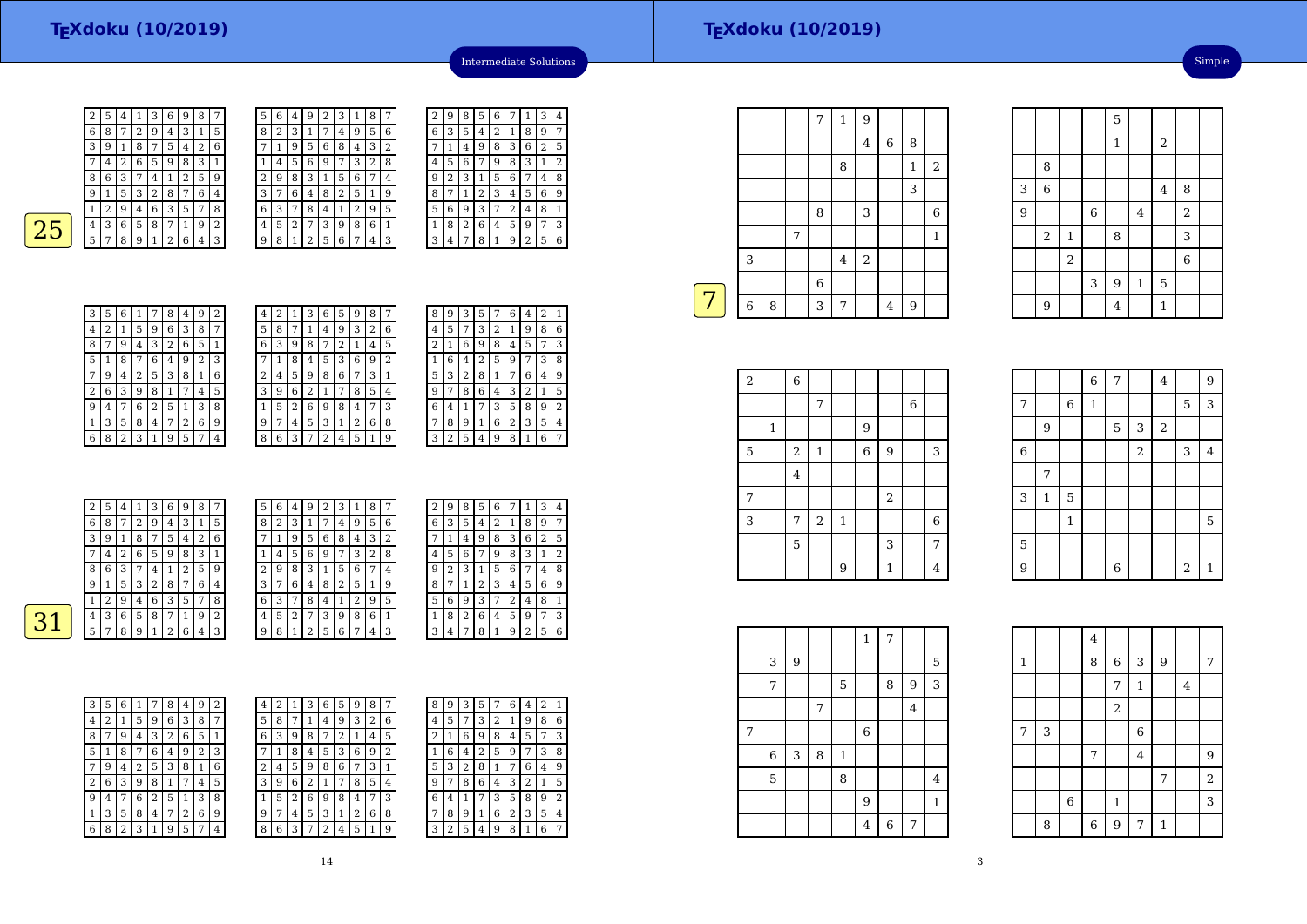#### Easy Solutions

|   | $\overline{5}$ |         |         | 7           |        |              |   | 4              |  |
|---|----------------|---------|---------|-------------|--------|--------------|---|----------------|--|
|   |                | 2       |         |             |        | 6            |   |                |  |
|   | 1              |         |         |             | 5      |              | 3 | 7              |  |
|   |                |         |         |             |        |              | 5 |                |  |
|   | $\,4\,$        |         | $\,6\,$ | $\,2$       |        |              | 9 |                |  |
|   | $\,2$          |         |         | $\mathbf 1$ |        | $9\,$        |   | 3              |  |
|   |                | $\,4\,$ |         |             |        | $\mathbf{1}$ |   | $\overline{2}$ |  |
|   | 9              |         | 7       |             |        |              |   |                |  |
| 3 |                |         |         |             | $\,$ 6 |              | 4 |                |  |

|             |       |   |                |            | $\,$ 6 $\,$ |                         |   |       |
|-------------|-------|---|----------------|------------|-------------|-------------------------|---|-------|
| 8           |       |   |                |            |             | $\overline{\mathbf{c}}$ |   |       |
|             |       |   |                | $\,2$      |             | 7                       |   | $\,6$ |
|             |       | 9 |                |            |             |                         |   | 7     |
| 3           |       |   |                |            | 9           |                         |   |       |
| $\mathbf 1$ | 8     |   | $\overline{4}$ |            |             |                         | 9 |       |
|             | $\,2$ |   |                |            |             | 3                       |   |       |
|             |       |   | 8              | $\sqrt{ }$ |             |                         |   |       |
| $\,$ 6 $\,$ | 4     |   |                |            |             |                         | 8 |       |

Easy

| 3     | $\overline{4}$   |                |                | 5       |              |   | 9            |   |
|-------|------------------|----------------|----------------|---------|--------------|---|--------------|---|
|       |                  |                |                |         |              |   | $\mathbf{1}$ |   |
|       |                  |                | $\,1\,$        | $\bf 4$ | 3            | 7 |              |   |
|       |                  |                | 7              |         |              |   |              |   |
| $\,2$ | $\boldsymbol{9}$ | $\overline{5}$ | 3              | $\,1\,$ |              |   |              |   |
|       |                  |                | $\overline{9}$ |         |              |   |              |   |
|       | $\mathbf{1}$     |                |                |         |              |   |              |   |
| 9     |                  |                |                |         |              | 3 |              |   |
| 5     | 7                |                | $\sqrt{2}$     | 6       | $\mathbf{1}$ |   |              | 9 |

|                |   | 3 |            |         |   |   |                  |   |
|----------------|---|---|------------|---------|---|---|------------------|---|
|                |   |   |            | 8       |   |   | $\boldsymbol{2}$ | 1 |
| 9              |   |   | $\sqrt{2}$ | $\bf 4$ |   |   |                  | 7 |
|                |   |   | 5          |         | 8 | 1 |                  | 9 |
| $\overline{4}$ |   |   | 3          | 9       |   | 5 |                  |   |
|                | 9 |   |            |         | 7 |   | $\mathbf{1}$     |   |
| 7              |   |   | 8          |         |   | 9 |                  | 3 |
|                | 4 |   |            | 5       | 3 |   |                  | 8 |

| $\overline{5}$ | $\overline{2}$ |   |             | $\overline{6}$ | $\overline{4}$ | 8                       |                  |   |
|----------------|----------------|---|-------------|----------------|----------------|-------------------------|------------------|---|
| $\overline{6}$ |                |   |             | 9              | $\mathbf{1}$   |                         |                  | 3 |
|                | 8              |   |             |                |                |                         |                  |   |
|                | 3              | 8 | $\,$ 6 $\,$ |                |                |                         |                  | 5 |
|                |                | 5 |             |                | 8              |                         |                  |   |
|                |                |   |             |                |                |                         |                  | 9 |
|                |                |   |             | $\mathbf 1$    | $\sqrt{2}$     |                         | $\boldsymbol{6}$ |   |
|                |                |   |             | 5              |                |                         | $\mathbf{1}$     |   |
| $\mathbf{1}$   |                |   | 9           |                | 6              | $\overline{\mathbf{c}}$ |                  | 4 |

|                |             |                         | $\mathbf{1}$ |   | 6 |                         |                  |
|----------------|-------------|-------------------------|--------------|---|---|-------------------------|------------------|
|                | 3           | $\overline{\mathbf{4}}$ |              | 2 | 5 |                         |                  |
|                | $\sqrt{2}$  | 8                       |              |   |   |                         |                  |
|                | $\bf{4}$    |                         |              |   |   | $\sqrt{2}$              | $\boldsymbol{6}$ |
|                |             | $\mathbf 5$             | $\sqrt{2}$   |   |   |                         | 8                |
|                |             |                         | 9            |   |   | $\overline{\mathbf{4}}$ |                  |
|                |             |                         |              | 4 | 8 |                         |                  |
| $\overline{4}$ |             |                         |              |   | 3 | $\overline{6}$          |                  |
|                | $\mathbf 5$ |                         |              |   |   |                         | $\mathbf{1}$     |

| 5 | 3 | 9 | 7 |   | 8 | 2 | 4 | 6 |
|---|---|---|---|---|---|---|---|---|
|   | 2 | 8 | 3 | 4 | 6 | 1 | 5 | 9 |
|   | 6 | 4 | 9 | 5 | 2 | 3 | 7 | 8 |
| 3 | g | 1 | 6 | 7 | 4 | 5 | 8 | 2 |
| 4 | 8 | 6 | 2 | З | 5 | 9 | 1 | 7 |
| 2 |   | 5 | 1 | 8 | 9 | 6 | 3 | 4 |
| 6 | 4 | 3 | 8 | 9 |   |   | 2 | 5 |
| 9 | 5 | 7 | 4 | 2 | 3 | 8 | 6 | 1 |
| 8 | 1 | 2 | 5 | 6 | 7 | 4 | 9 | 3 |
|   |   |   |   |   |   |   |   |   |

|   | 1 | 2 | 5 | 9 | 6 | 8              | 4 | 3 |  |
|---|---|---|---|---|---|----------------|---|---|--|
| 8 | 6 | 5 | 7 | 4 | 3 | $\overline{2}$ | 1 | 9 |  |
| 4 | 9 | 3 | 1 | 2 | 8 | 7              | 5 | 6 |  |
| 2 | 5 | 9 | 6 | 8 | 1 | 4              | 3 | 7 |  |
| 3 | 7 | 4 | 2 | 5 | 9 | 1              | 6 | 8 |  |
| 1 | 8 | 6 | 4 | 3 | 7 | 5              | 9 | 2 |  |
| 5 | 2 | 8 | 9 | 6 | 4 | 3              | 7 | 1 |  |
| 9 | 3 | 1 | 8 | 7 | 5 | 6              | 2 | 4 |  |
| 6 | 4 | 7 | 3 | 1 | 2 | 9              | 8 | 5 |  |

| 3 | 4 | 1 | 8 | 5 |   | $\overline{2}$ | 9              | 6 |
|---|---|---|---|---|---|----------------|----------------|---|
| 7 | 5 | 8 | 6 | 9 | 2 | 4              | 1              | 3 |
| 6 | 2 | 9 | 1 | 4 | 3 | 7              | 8              | 5 |
| 1 | 8 | 6 | 7 | 2 | 5 | 9              | 3              | 4 |
| 2 | 9 | 5 | 3 | 1 | 4 | 6              | 7              | 8 |
| 4 | 3 | 7 | 9 | 8 | 6 | 1              | 5              | 2 |
| 8 | 1 | 2 | 4 | 3 | 9 | 5              | 6              | 7 |
| 9 | 6 | 4 | 5 | 7 | 8 | 3              | $\overline{2}$ | 1 |
| 5 |   | 3 | 2 | 6 | 1 | 8              | 4              | 9 |

|   |   | 9 | 4 | З | 2 | 8 | 5 | 6 |
|---|---|---|---|---|---|---|---|---|
| 8 | 2 | З | 1 | 6 | 5 |   | 9 | 4 |
| 5 | 6 | 4 | 7 | 8 | 9 | 3 | 2 | 1 |
| g | 8 | 5 | 2 | 4 | 1 | 6 | 3 |   |
| 2 | 3 | 6 | 5 | 7 | 8 | 1 | 4 | 9 |
| 4 | 1 |   | 3 | 9 | 6 | 5 | 8 | 2 |
| 3 | 9 | 8 | 6 | 2 | 7 | 4 | 1 | 5 |
|   | 5 | 2 | 8 | 1 | 4 | 9 | 6 | 3 |
| 6 | 4 |   | 9 | 5 | 3 | 2 | 7 | 8 |

| 5              | 2 | 9 | З | 6              | 4 | 8              | 7 | 1              |
|----------------|---|---|---|----------------|---|----------------|---|----------------|
| 6              | 4 | 7 | 8 | 9              | 1 | 5              | 2 | 3              |
| 3              | 8 | 1 | 5 | $\overline{2}$ | 7 | 4              | 9 | 6              |
| $\overline{c}$ | 3 | 8 | 6 | 7              | 9 | 1              | 4 | 5              |
| 7              | 9 | 5 | 1 | 4              | 8 | 6              | 3 | $\overline{a}$ |
| 4              | 1 | 6 | 2 | 3              | 5 | 7              | 8 | g              |
| 9              | 5 | 4 | 7 | 1              | 2 | 3              | 6 | 8              |
| 8              | 6 | 2 | 4 | 5              | 3 | 9              | 1 | 7              |
| 1              | 7 | 3 | 9 | 8              | 6 | $\overline{2}$ | 5 | 4              |
|                |   |   |   |                |   |                |   |                |

| 5 | 9 |   | ı | 3 | 6              | 8 | $\overline{2}$ | 4 |
|---|---|---|---|---|----------------|---|----------------|---|
| 6 | 3 | 4 | 8 | 2 | 5              | 1 | 9              | 7 |
| 1 | 2 | 8 | 4 | 7 | 9              | 3 | 6              | 5 |
|   | 4 | 9 | 3 | 8 | 1              | 2 | 5              | 6 |
| 3 | 1 | 5 | 2 | 6 | 4              | 9 | 7              | 8 |
| 2 | 8 | 6 | 9 | 5 | 7              | 4 | 1              | 3 |
| 9 | 6 | 1 |   | 4 | 8              | 5 | 3              | 2 |
| 4 |   | 2 | 5 | 1 | 3              | 6 | 8              | 9 |
| 8 | 5 | З | 6 | 9 | $\overline{2}$ |   | 4              | 1 |

| 3 | 6 | 9 | 8 | 5 |   |   | 2 |   |  |
|---|---|---|---|---|---|---|---|---|--|
|   | 4 | 2 |   | 6 | 3 | 9 | 8 | 5 |  |
| 8 |   | 5 | 2 | 9 | 4 | 6 |   | 3 |  |
| 4 | 5 | 3 | 6 | 1 | 2 | 8 | 9 |   |  |
| 2 | 9 | 7 | 3 | 4 | 8 | 5 | 6 |   |  |
| 6 |   | 8 | 5 | 7 | 9 | 3 | 4 | 2 |  |
| 5 | 3 | 4 | g | 2 | 6 |   |   | 8 |  |
| 9 | 8 | 1 | 4 | 3 | 7 | 2 | 5 | 6 |  |
|   | 2 | 6 | 1 | 8 | 5 |   | 3 | 9 |  |
|   |   |   |   |   |   |   |   |   |  |

| 4 | 6 | 2 | 5 | 3 | 7 | 8              | 1 | 9 |  |
|---|---|---|---|---|---|----------------|---|---|--|
| 3 | 8 | 7 | 9 | 6 | 1 | 5              | 4 | 2 |  |
| 5 | 9 | 1 | 2 | 4 | 8 | 6              | 3 | 7 |  |
| 8 | 7 | 3 | 6 | 9 | 5 | 4              | 2 | 1 |  |
| 1 | 2 | 6 | 3 | 8 | 4 | 9              | 7 | 5 |  |
| 9 | 5 | 4 | 7 | 1 | 2 | 3              | 6 | 8 |  |
|   | 4 | 9 | 8 | 2 | 3 | 1              | 5 | 6 |  |
| 2 | 1 | 8 | 4 | 5 | 6 | 7              | 9 | 3 |  |
| 6 | 3 | 5 | 1 | 7 | 9 | $\overline{2}$ | 8 | 4 |  |

| 1              | 8     | 2 | 3 |              | 9 | 5              | 4              | 6 |
|----------------|-------|---|---|--------------|---|----------------|----------------|---|
| 6              | 7     | 4 | 1 | 5            | 8 | $\overline{2}$ | 3              | 9 |
| 5              | 3     | 9 | 6 | 2            | 4 | 7              | 8              | 1 |
| 9              | $\,6$ | 1 | 7 | 4            | 5 | 8              | $\overline{2}$ | 3 |
| 8              | 4     | 5 | 2 | 3            | 1 | 6              | 9              | 7 |
| 3              | 2     | 7 | 8 | 9            | 6 | 4              | 1              | 5 |
| 7              | 9     | 3 | 4 | 6            | 2 | 1              | 5              | 8 |
| 4              | 5     | 8 | 9 | $\mathbf{1}$ | 7 | 3              | 6              | 2 |
| $\overline{2}$ | 1     | 6 | 5 | 8            | 3 | 9              | 7              | 4 |

| 9 | 1 | 6 | 5 | 8 |   | З | 4 | $\overline{2}$ |  |
|---|---|---|---|---|---|---|---|----------------|--|
| 2 | 8 | 7 | 9 | 3 | 4 | 1 | 6 | 5              |  |
| 3 | 4 | 5 | 2 | 1 | 6 | 8 | 9 | 7              |  |
| 8 | 7 | 9 | 6 | 5 | 3 | 4 | 2 | 1              |  |
| 5 | 3 | 2 | 1 | 4 | 8 | 6 | 7 | 9              |  |
| 1 | 6 | 4 | 7 | 9 | 2 | 5 | 3 | 8              |  |
| 7 | 5 | 1 | 4 | 6 | 9 | 2 | 8 | 3              |  |
| 6 | 2 | 8 | 3 | 7 | 5 | 9 | 1 | 4              |  |
| 4 | 9 | 3 | 8 | 2 | 1 |   | 5 | 6              |  |

|   | 6 | 8 | 2 | 9 | 4 | 3 | 5 | 1 |
|---|---|---|---|---|---|---|---|---|
| 4 | 3 | 5 |   | 1 | 8 | 6 | 9 | 2 |
| g | 1 | 2 | 6 | 3 | 5 | 8 | 7 | 4 |
| 5 | 2 | 3 | 8 | 4 | 6 | 7 | 1 | 9 |
| 6 | 4 | 1 | 9 | 7 | 3 | 5 | 2 | 8 |
| 8 | 9 | 7 | 1 | 5 | 2 | 4 | 6 | 3 |
| 1 | 8 | 4 | 5 | 6 | 9 | 2 | 3 | 7 |
| 2 | 7 | 6 | 3 | 8 | 1 | 9 | 4 | 5 |
| З | 5 | 9 | 4 | 2 | 7 |   | 8 | 6 |

| 8<br>3<br>2<br>6<br>9<br>5<br>1<br>4<br>8<br>3<br>6<br>2<br>9<br>5<br>1<br>4<br>3<br>9<br>8<br>6<br>5<br>2<br>7<br>1<br>4<br>6<br>3<br>8<br>2<br>5<br>9<br>7<br>1<br>4<br>8<br>3<br>2<br>6<br>5<br>1<br>9<br>7<br>4<br>$\overline{2}$<br>3<br>9<br>8<br>6<br>1<br>5<br>7<br>4<br>9<br>8<br>6<br>3<br>$\overline{2}$<br>5<br>7<br>1<br>4<br>3<br>6<br>2<br>9<br>8<br>5<br>1<br>7<br>4 |  |  |  |  |  |
|--------------------------------------------------------------------------------------------------------------------------------------------------------------------------------------------------------------------------------------------------------------------------------------------------------------------------------------------------------------------------------------|--|--|--|--|--|
|                                                                                                                                                                                                                                                                                                                                                                                      |  |  |  |  |  |
|                                                                                                                                                                                                                                                                                                                                                                                      |  |  |  |  |  |
|                                                                                                                                                                                                                                                                                                                                                                                      |  |  |  |  |  |
|                                                                                                                                                                                                                                                                                                                                                                                      |  |  |  |  |  |
|                                                                                                                                                                                                                                                                                                                                                                                      |  |  |  |  |  |
|                                                                                                                                                                                                                                                                                                                                                                                      |  |  |  |  |  |
|                                                                                                                                                                                                                                                                                                                                                                                      |  |  |  |  |  |
|                                                                                                                                                                                                                                                                                                                                                                                      |  |  |  |  |  |
| 9<br>$\overline{2}$<br>3<br>6<br>5<br>8<br>$\mathbf{1}$<br>4<br>7                                                                                                                                                                                                                                                                                                                    |  |  |  |  |  |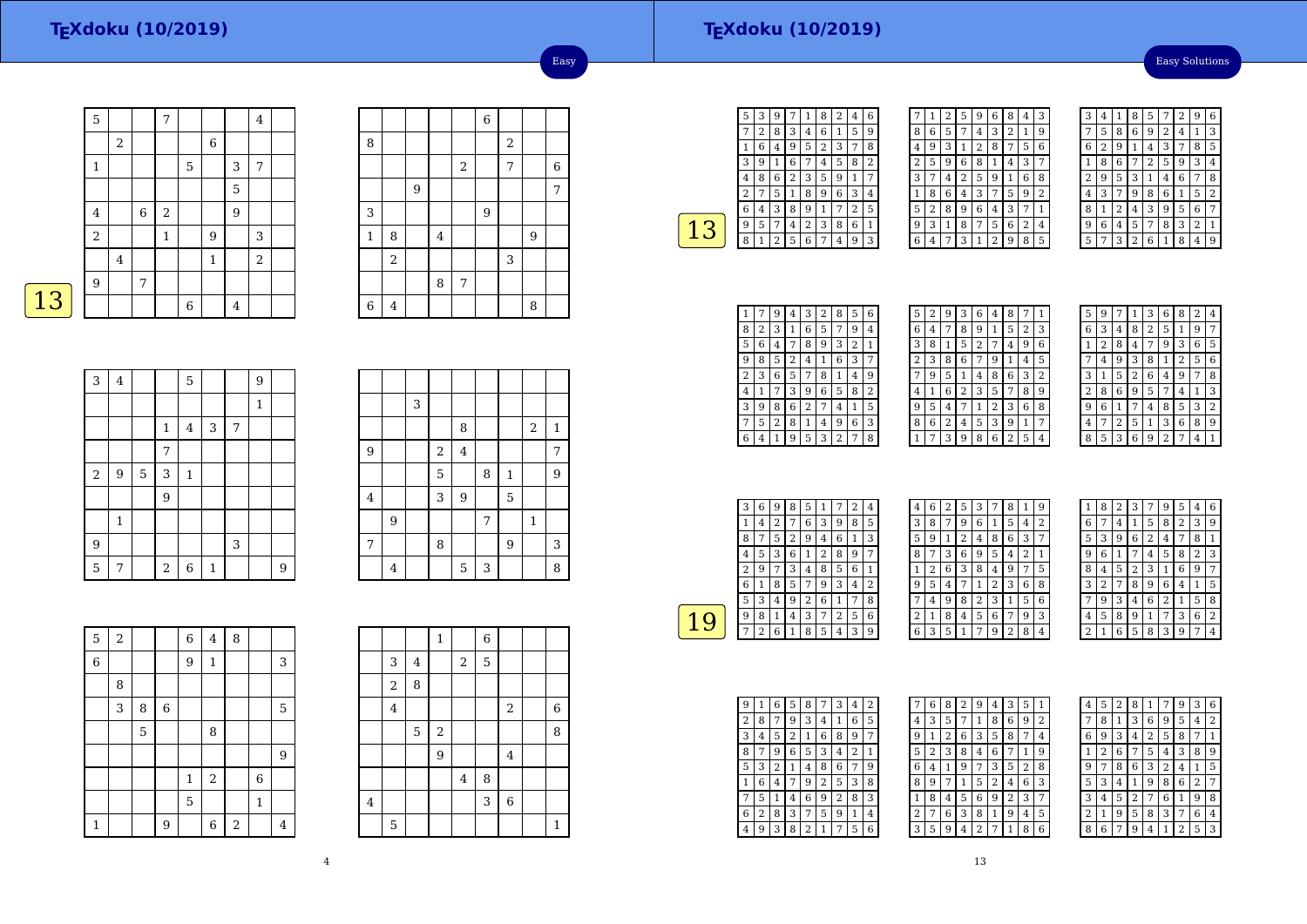|   | 8 | 2 | 4 |   | 5 | 9 | 6              | 3 |
|---|---|---|---|---|---|---|----------------|---|
| 4 | 6 | 9 | 2 | 7 | 3 | 1 | 8              | 5 |
|   | 3 | 5 | 9 | 6 | 8 | 2 | 7              | 4 |
| 3 | 2 | 1 |   | 9 | 4 | 8 | 5              | 6 |
| 9 | 7 | 6 | 8 | 5 | 2 | 4 | 3              | 1 |
| 8 | 5 | 4 | 1 | 3 | 6 | 7 | $\overline{2}$ | 9 |
| 5 |   | 7 | 3 | 8 | 9 | 6 | 4              | 2 |
| 2 | 9 | 3 | 6 | 4 | 7 | 5 | 1              | 8 |
| 6 | 4 | 8 | 5 | 2 |   | 3 | 9              |   |



| 7 | 8 | 2 | 4 |   | ь | 9      | 6 | З | 5 | 9 |   | 8 | З | 4 |   | 6 | 2 |
|---|---|---|---|---|---|--------|---|---|---|---|---|---|---|---|---|---|---|
| 4 | 6 | 9 | 2 | 7 | 3 | 1      | 8 | 5 | 4 | 2 | 8 |   | 6 | 7 | 3 | 9 | 5 |
| 1 | 3 | 5 | 9 | 6 | 8 | ר<br>∠ |   | 4 |   | 6 | 3 | 5 | 2 | 9 | 8 | 4 | 7 |
| 3 | 2 |   |   | 9 | 4 | 8      | 5 | 6 | 2 | 5 |   | 9 | 8 | 3 | 4 | 7 | 6 |
| 9 | 7 | 6 | 8 | 5 | 2 | 4      | З | 1 | 8 | 4 | 9 |   | 5 | 6 | 2 | 3 | 1 |
| 8 | 5 | 4 |   | 3 | 6 |        | 2 | 9 | 3 |   | 6 | 4 | 1 | 2 | 5 | 8 | 9 |
| 5 |   |   | З | 8 | 9 | 6      | 4 | 2 | 9 | 3 | 4 | ∠ |   | 5 | 6 | 1 | 8 |
| 2 | 9 | 3 | 6 | 4 | 7 | 5      | 1 | 8 | 7 |   | 5 | 6 | 4 | 8 | 9 | 2 | 3 |
| 6 | 4 | 8 | 5 | 2 |   | 3      | 9 | 7 | 6 | 8 | ∍ | 3 | 9 |   | 7 | 5 | 4 |
|   |   |   |   |   |   |        |   |   |   |   |   |   |   |   |   |   |   |

| 1 | 3 | 7              | 4              | 9 | 5 | 6              | 2 | 8 |
|---|---|----------------|----------------|---|---|----------------|---|---|
| 2 | 8 | 5              | 7              | 3 | 6 | 1              | 9 | 4 |
| 9 | 4 | 6              | 1              | 2 | 8 | 3              | 5 | 7 |
| 7 | 1 | $\overline{2}$ | 8              | 6 | 9 | 4              | 3 | 5 |
| 3 | 5 | 4              | $\overline{2}$ | 1 | 7 | 8              | 6 | 9 |
| 6 | 9 | 8              | 5              | 4 | 3 | 7              | 1 | 2 |
| 5 | 2 | 1              | 3              | 8 | 4 | 9              | 7 | 6 |
| 4 | 7 | 9              | 6              | 5 | 1 | $\overline{2}$ | 8 | 3 |
| 8 | 6 | 3              | 9              | 7 | 2 | 5              | 4 | 1 |

| 5 | 7 | 8 | 2 | 6 | 4 | 9 | З              | 1 |  |
|---|---|---|---|---|---|---|----------------|---|--|
| 4 | 1 | 9 | 5 | 3 | 7 | 2 | 6              | 8 |  |
| 3 | 2 | 6 | 9 | 1 | 8 | 5 | 7              | 4 |  |
| 9 | 4 |   | 8 | 7 | 5 | 3 | $\overline{2}$ | 6 |  |
| 2 | 5 | 3 | 6 | 9 | 1 | 8 | 4              |   |  |
| 6 | 8 |   | 3 | 4 | 2 | 1 | 9              | 5 |  |
|   | 6 | 5 | 7 | 2 | 9 | 4 | 8              | 3 |  |
| 7 | 9 | 4 | 1 | 8 | 3 | 6 | 5              | 2 |  |
| 8 | 3 | 2 | 4 | 5 | 6 |   | 1              | 9 |  |

|   |   |   |   |   |   | 4                          |   |                |
|---|---|---|---|---|---|----------------------------|---|----------------|
| З | 6 | 7 | 1 | 4 | 2 | 9                          | 5 | 8              |
| 4 | 5 | 1 | 8 | 7 | 9 | 3                          | 2 | 6              |
|   | 2 | 3 | 6 | 9 | 4 | 1                          | 8 | 5              |
| 6 | 8 | 9 | 3 | 1 | 5 |                            | 4 | $\overline{2}$ |
| 5 | 1 | 4 |   | 2 | 8 | 6                          | 9 | 3              |
| 8 |   | 6 | 4 | 5 | 1 | 2                          | 3 | 9              |
| 9 | 4 | 5 | 2 | 3 | 7 | 8                          | 6 | 1              |
|   | 3 | 2 | 9 | 8 | 6 | 5                          | 7 | 4              |
|   |   |   |   |   |   | 9<br>6<br>З<br>8<br>2<br>5 |   | 1              |

Simple Solutions

| 8 | 2 | 6 | 7 |   | 9 | 3 | 5      | 4 | 2 |   | 4 | 7 | 5              | 3 | 8 | 9 | 6 |
|---|---|---|---|---|---|---|--------|---|---|---|---|---|----------------|---|---|---|---|
| 5 |   | 9 | 2 | 3 | 4 | 6 | 8      | 7 | 6 | 3 | 9 | 4 | 1              | 8 | 2 | 5 | 7 |
|   | 4 | 3 | 5 | 8 | 6 | 9 |        | 2 | 7 | 8 | 5 | 9 | 6              | 2 | 3 |   | 4 |
|   | 6 | 8 |   |   | 7 | 5 | 3      | 9 | 3 | 6 | 7 |   | 2              | 9 | 4 | 8 | 5 |
| ∍ | 5 |   | 8 | 9 | 3 | 7 | 4      | 6 | 9 | 5 | 8 | 6 | 3              | 4 |   | 2 |   |
| 9 | 3 | 7 | 4 | 6 | 5 | 8 | C<br>∠ |   | 4 |   |   | 5 | 8              | 7 | 6 | 3 | 9 |
|   | 7 | 5 | 9 | 4 |   |   | 6      | 8 |   | 4 | 2 | 8 | 7              | 5 | 9 | 6 | 3 |
|   | 9 | 4 | 6 | 5 | 8 | 2 | 7      | 3 | 8 | ⇁ | 6 | 3 | 9              |   | 5 | 4 | 2 |
| 6 | 8 | າ | 3 | ¬ |   | 4 | 9      | 5 | 5 | 9 | 3 | 2 | $\overline{4}$ | 6 |   | 7 | 8 |
|   |   |   |   |   |   |   |        |   |   |   |   |   |                |   |   |   |   |

| 2 | 7 | 6 | 4 | 8              |   | 5 | 3 | 9 |
|---|---|---|---|----------------|---|---|---|---|
| 8 | 5 | 9 | 7 | $\overline{2}$ | 3 | 4 | 6 | 1 |
| 4 | 1 | 3 | 6 | 5              | 9 | 7 | 8 | 2 |
| 5 | 8 | 2 | 1 | 4              | 6 | 9 | 7 | 3 |
| 9 | 3 | 4 | 5 | 7              | 2 | 6 | 1 | 8 |
|   | 6 | 1 | 9 | 3              | 8 | 2 | 4 | 5 |
| 3 | 4 |   | 2 | 1              | 5 | 8 | 9 | 6 |
| 1 | 9 | 5 | 8 | 6              | 4 | 3 | 2 | 7 |
| 6 | 2 | 8 | 3 | 9              | 7 | 1 | 5 | 4 |

| 2 | 5 | 3 | 6 | 7 | 8 | 4 | 1 | 9 | 5            | 8 | 4 |
|---|---|---|---|---|---|---|---|---|--------------|---|---|
| 7 | 4 | 6 | 1 | 2 | 9 | 8 | 5 | 3 | 2            | 3 | 9 |
| 1 | 9 | 8 | 4 | 5 | 3 | 2 | 6 | 7 | 6            | 7 | 1 |
| 6 | 8 | 9 | 7 | 1 | 2 | 5 | 3 | 4 | 8            | 9 | 5 |
| 4 | 7 | 2 | 5 | 3 | 6 | 1 | 9 | 8 | 7            | 1 | 2 |
| 3 | 1 | 5 | 9 | 8 | 4 | 6 | 7 | 2 | 4            | 6 | 3 |
| 8 | 6 | 1 | 2 | 9 | 7 | 3 | 4 | 5 | 9            | 5 | 6 |
| 5 | 2 | 7 | 3 | 4 | 1 | 9 | 8 | 6 | 3            | 4 | 7 |
| 9 | 3 | 4 | 8 | 6 | 5 | 7 | 2 | 1 | $\mathbf{1}$ | 2 | 8 |

7

| 5 | 8 | 4 | 3 | 9 |   |   | 6 | 2 | 8              | 2 |   | 4      | 5 | 9 | 6 | 3 | 1 |
|---|---|---|---|---|---|---|---|---|----------------|---|---|--------|---|---|---|---|---|
| 2 | 3 | 9 | 6 | 7 | 8 | 4 | 1 | 5 | 1              | 5 | 4 | 8      | 6 | 3 | 9 | 2 | 7 |
| 6 | 7 | 1 | 4 | 5 | 2 | 8 | 9 | 3 | 3              | 6 | 9 | ∍<br>∠ | 7 | 1 | 5 | 4 | 8 |
| 8 | 9 | 5 | 7 | 2 | 3 |   | 4 | 6 | 9              | 4 | 8 | 1      | 2 | 5 | 3 | 7 | 6 |
| 7 | 1 | 2 | 9 | 4 | 6 | 3 | 5 | 8 | 7              | 3 | 2 | 9      | 8 | 6 | 4 | 1 | 5 |
| 4 | 6 | 3 | 8 | 1 | 5 | 9 | 2 | 7 | 6              | 1 | 5 | 7      | 3 | 4 | 2 | 8 | 9 |
| 9 | 5 | 6 |   | 8 |   |   | 3 | 4 | 5              | 9 | 1 | 3      | 4 | 8 | 7 | 6 | 2 |
| 3 | 4 | 7 | 2 | 6 | 9 | 5 | 8 | 1 | 4              | 7 | 6 | 5      | 1 | 2 | 8 | 9 | 3 |
| 1 | 2 | 8 | 5 | 3 | 4 | 6 | 7 | 9 | $\overline{2}$ | 8 | 3 | 6      | 9 | 7 | 1 | 5 | 4 |
|   |   |   |   |   |   |   |   |   |                |   |   |        |   |   |   |   |   |

|    | 3       | 6              | 9              |              |   |   |   | $\overline{2}$ |   |
|----|---------|----------------|----------------|--------------|---|---|---|----------------|---|
|    |         | $\overline{4}$ | $\overline{2}$ |              |   | 3 | 9 |                | 5 |
|    |         |                |                |              |   |   |   | $\mathbf{1}$   |   |
|    | $\,4\,$ | 5              | 3              |              |   |   |   |                |   |
|    |         |                |                |              | 4 |   |   |                |   |
|    |         | 1              | 8              |              |   |   | 3 |                |   |
|    |         |                | $\overline{4}$ | 9            | 2 |   |   |                | 8 |
|    |         | 8              |                |              |   |   |   | 5              | 6 |
| 19 |         |                |                | $\mathbf{1}$ |   |   |   |                |   |
|    |         |                |                |              |   |   |   |                |   |

|   |                  | $\,2$        |         |   |              | 5 |   |              |
|---|------------------|--------------|---------|---|--------------|---|---|--------------|
|   |                  |              |         |   | 8            |   |   | 9            |
|   |                  |              |         |   |              |   | 8 | $\mathbf{1}$ |
|   |                  | $\mathbf{1}$ | 7       |   |              |   |   | 3            |
| 8 | $\bf 4$          |              | $\,2$   |   | $\mathbf{1}$ |   |   | 7            |
| 3 | $\boldsymbol{2}$ |              |         | 9 |              |   |   |              |
|   | 9                |              | $\bf 4$ |   |              |   |   |              |
|   |                  | 8            |         |   |              | 3 |   |              |
|   |                  |              | 5       |   |              |   | 7 | 4            |

|             | $\,1\,$ |                | 5              | 8 |   |                | $\bf 4$        |                |
|-------------|---------|----------------|----------------|---|---|----------------|----------------|----------------|
|             |         |                | 9              |   |   |                |                |                |
| 3           |         |                |                |   |   |                |                | $\overline{7}$ |
|             |         |                |                |   |   | $\bf 4$        | $\sqrt{2}$     | $\,1\,$        |
|             |         |                |                |   | 8 |                | $\overline{7}$ |                |
| $\mathbf 1$ |         | $\overline{4}$ | $\overline{7}$ | 9 |   | 5              | 3              |                |
| 7           |         |                |                |   |   | $\overline{a}$ |                |                |
|             | $\,2$   | 8              |                |   |   | 9              |                | $\bf 4$        |
|             |         | 3              |                |   |   |                | 5              |                |

2 5 1

8 6 7

1 9 5

 $\begin{array}{|c|c|c|c|c|}\n\hline\n6 & 2 \\
\hline\n\end{array}$ 

 $\frac{4}{1}$   $\frac{8}{1}$ 

7 4

 $1 \mid 5 \mid 6$ 

 $\begin{array}{|c|c|c|c|c|}\n\hline\n8 & 1\n\end{array}$ 

<sup>9</sup> <sup>6</sup>

6

8

1

4

8

4

1

8

9

|                | 6           |                  | $\overline{2}$ |                |             |                  |             |                |
|----------------|-------------|------------------|----------------|----------------|-------------|------------------|-------------|----------------|
| $\overline{4}$ |             | 5                | 7              |                |             |                  |             | $\overline{2}$ |
|                | $\mathbf 1$ | $\boldsymbol{2}$ |                | 3              | 5           |                  | 7           |                |
|                |             | 3                | 8              | $\overline{4}$ | $\,$ 6 $\,$ |                  | 1           |                |
|                |             | $\mathbf{1}$     |                |                |             |                  |             |                |
|                |             | 7                |                | $\mathbf 5$    |             | 4                | $\,$ 6 $\,$ |                |
|                |             | $\bf 4$          |                |                |             | $\boldsymbol{2}$ |             |                |
|                |             |                  |                | 8              |             |                  |             |                |
|                | 5           |                  |                |                |             | 1                |             |                |

|         | 5 | $\overline{2}$ | 8 |   |       | $\overline{9}$ |       |              |
|---------|---|----------------|---|---|-------|----------------|-------|--------------|
| 7       |   |                | 3 |   |       |                |       |              |
|         | 9 | 3              |   |   | 5     |                |       | $\mathbf{1}$ |
| $\,1\,$ |   |                | 7 |   |       |                |       |              |
|         |   |                |   |   | $\,2$ |                |       | 5            |
|         | 3 |                |   | 9 |       |                |       |              |
|         |   |                |   | 7 |       |                | $9\,$ |              |
| $\,2$   |   |                |   | 8 |       | 7              |       |              |
|         | 6 |                |   |   |       | $\,2$          |       | 3            |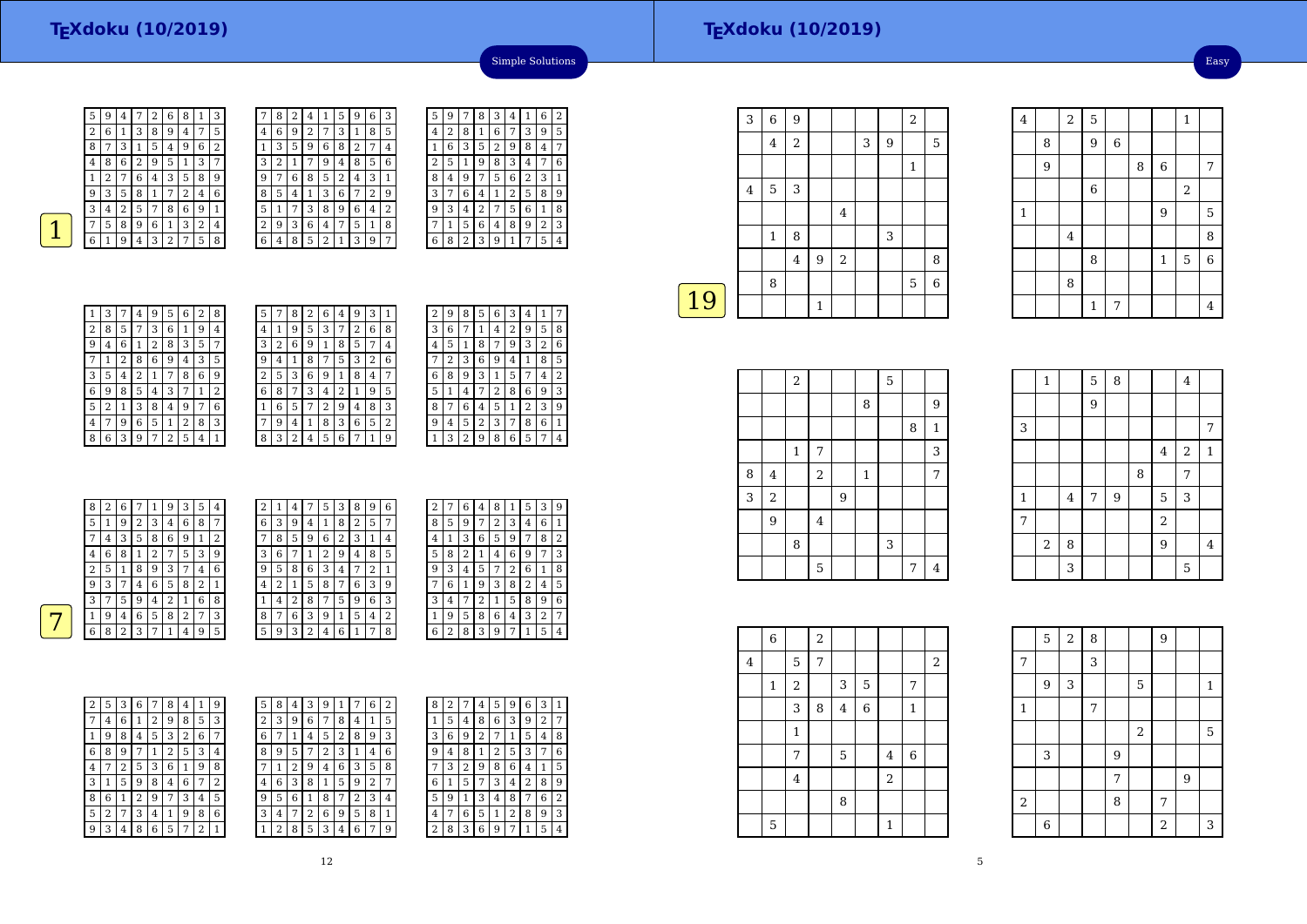Expert

|   |                |            | 7              |             | 4          | 3                |                         | 5       |
|---|----------------|------------|----------------|-------------|------------|------------------|-------------------------|---------|
|   |                |            |                |             |            |                  | $\overline{\mathbf{c}}$ |         |
|   |                |            |                | $\,$ 6 $\,$ |            |                  | 3                       |         |
|   |                | 6          | 3              |             |            | $\boldsymbol{2}$ |                         | 9       |
|   | $9\,$          |            | $\overline{5}$ | 3           |            |                  |                         | $\bf 4$ |
|   |                | $\sqrt{2}$ |                |             | 3          |                  | 7                       |         |
|   | $\overline{4}$ |            |                | $\mathbf 5$ | 7          |                  | 9                       |         |
| 5 | 5              |            | 8              | 9           | $\sqrt{2}$ |                  |                         |         |

| $\overline{5}$ |              |              |                |             | 3 | $\,1\,$ |                | 7       |
|----------------|--------------|--------------|----------------|-------------|---|---------|----------------|---------|
|                |              |              |                |             |   |         |                |         |
|                | $\mathbf{1}$ | 9            |                | 6           |   |         | 3              |         |
|                |              |              |                |             |   |         |                |         |
| $\overline{c}$ |              |              | 3              |             | 5 |         | 7              |         |
|                | 7            | $\,$ 6 $\,$  |                | 8           |   |         |                | 9       |
|                |              |              |                |             |   |         | 9              |         |
|                |              |              |                |             |   | 8       | $\overline{6}$ | $\,1\,$ |
|                |              | $\mathbf{1}$ | $\overline{a}$ | $\mathbf 5$ |   |         |                |         |

Intermediate

|    |   |                |   | 3              |                |             |   |              |  |
|----|---|----------------|---|----------------|----------------|-------------|---|--------------|--|
|    |   |                |   |                |                | 9           |   |              |  |
|    |   |                |   | 8              | $\mathbf{1}$   | $\,$ 6 $\,$ | 5 | 9            |  |
|    |   | 6              | 7 |                | $\overline{4}$ |             |   |              |  |
|    | 3 | 9              |   |                |                | 1           | 8 |              |  |
|    |   |                |   | 5              |                |             |   |              |  |
|    |   | $\overline{4}$ |   | 1              | 6              |             |   | 7            |  |
|    | 9 |                |   | $\overline{4}$ |                | 5           |   | $\mathbf{1}$ |  |
| 55 |   |                |   |                | 9              |             | 6 | 8            |  |
|    |   |                |   |                |                |             |   |              |  |

|                |   |                |                |         |   | 7              | 3 |                |
|----------------|---|----------------|----------------|---------|---|----------------|---|----------------|
|                | 9 |                | 3              |         |   |                |   | 8              |
|                |   |                | 5              | $\bf 4$ |   |                |   | $\overline{a}$ |
|                |   |                |                |         |   | $\sqrt{2}$     |   |                |
|                |   | 7              |                | 8       |   |                |   | 9              |
|                |   | $\overline{6}$ | $\sqrt{2}$     |         |   |                |   |                |
|                | 4 | 3              | $\overline{6}$ |         |   | $\overline{9}$ | 8 |                |
|                | 8 |                |                | 5       |   |                |   | $\overline{6}$ |
| $\overline{2}$ |   |                |                |         | 7 | $\overline{4}$ |   |                |



|             | 9              | 8           |                | $\overline{6}$ |                |                | 3       |   |
|-------------|----------------|-------------|----------------|----------------|----------------|----------------|---------|---|
| $\,$ 6 $\,$ |                |             | $\bf 4$        |                |                |                |         |   |
|             | $\mathbf{1}$   |             |                |                |                |                |         |   |
|             |                | $\,$ 6 $\,$ | $\overline{7}$ |                |                |                |         |   |
|             |                |             | $\mathbf{1}$   |                |                | 7              | $\bf 4$ |   |
|             |                |             |                |                | $\overline{4}$ | 5              |         | 9 |
|             |                |             | 3              | 7              |                | $\overline{4}$ |         |   |
|             |                |             | $\overline{6}$ |                |                | $\overline{9}$ |         | 3 |
|             | $\overline{4}$ | 7           | 8              |                |                |                | 5       |   |

| 3 |                |              |                  |                | $\bf 4$        |              | $\overline{2}$ |
|---|----------------|--------------|------------------|----------------|----------------|--------------|----------------|
|   |                | $\mathbf{1}$ |                  | $\,$ 6 $\,$    | 3              |              |                |
| 8 |                |              |                  | $\overline{2}$ |                |              |                |
| 5 |                |              |                  |                |                |              |                |
|   |                |              | $\boldsymbol{2}$ |                | 8              | $\mathbf{1}$ | 6              |
|   | $\,6$          |              |                  | $\mathbf{1}$   | 7              |              |                |
|   | $\overline{4}$ | 7            |                  |                | $\mathbf{1}$   |              |                |
|   |                |              |                  |                | $\overline{a}$ | 6            |                |
| 6 |                |              | 3                |                |                | 7            |                |

| $\overline{\mathbf{4}}$ |   | $\mathbf{1}$            |              |              |                |              | 8 |   |
|-------------------------|---|-------------------------|--------------|--------------|----------------|--------------|---|---|
|                         |   |                         |              |              |                |              |   |   |
|                         |   |                         | $\mathbf{1}$ | 4            |                |              |   | 6 |
|                         |   |                         | 8            | 7            |                | $\mathbf{1}$ |   | 5 |
|                         |   |                         | $\bf 4$      | 5            |                | $\,$ 6 $\,$  |   |   |
|                         |   |                         |              | 8            | $\overline{6}$ |              | 3 |   |
| 3                       | 9 |                         |              | $\mathbf{1}$ |                |              |   |   |
|                         | 5 |                         |              |              |                |              | 7 |   |
|                         |   | $\overline{\mathbf{4}}$ |              |              |                |              |   | 8 |
|                         |   | 3                       |              |              |                |              |   |   |

| 8       |   |   |                | 7     |       |            |              | $\mathbf{1}$ |
|---------|---|---|----------------|-------|-------|------------|--------------|--------------|
|         | 5 | 7 |                |       |       | 9          |              |              |
| $\,2$   |   | 6 |                |       |       |            |              |              |
| $\,1\,$ |   |   | $\overline{2}$ | 5     |       |            |              |              |
| 5       |   |   |                |       |       |            |              |              |
|         | 7 | 8 |                |       | 3     | $\sqrt{2}$ | $\mathbf{1}$ |              |
|         |   |   |                |       | 5     |            | 9            |              |
|         |   |   | $\,1\,$        | $\,6$ | $\,2$ |            | 5            |              |
|         |   |   |                |       | 8     |            |              | 7            |

| 5                       |       |              |   |             |   |   |         | 3              |  |
|-------------------------|-------|--------------|---|-------------|---|---|---------|----------------|--|
| $\overline{\mathbf{4}}$ |       |              |   |             |   |   |         |                |  |
| 3                       | 8     |              | 1 |             |   |   |         |                |  |
|                         |       |              |   | 9           |   |   | 5       | $\,$ 6 $\,$    |  |
| 7                       |       |              | 5 |             |   |   |         | $\mathbf{1}$   |  |
|                         | $\,6$ |              |   |             |   | 9 |         |                |  |
|                         |       |              |   | $\,$ 6 $\,$ | 3 | 8 |         | $\overline{4}$ |  |
|                         | 7     |              |   | $\bf 4$     |   |   | $\,6\,$ |                |  |
|                         |       | $\mathbf{1}$ |   |             | 9 | 3 |         | 7              |  |

|                  |                | $\overline{a}$ | $\overline{9}$ |                         |         |   |                | 8              |
|------------------|----------------|----------------|----------------|-------------------------|---------|---|----------------|----------------|
|                  |                |                | 7              | $\,2$                   | $\bf 4$ |   |                |                |
| 5                |                |                |                |                         |         |   |                | 7              |
|                  |                |                | 8              |                         |         |   |                | $\overline{4}$ |
| $\boldsymbol{9}$ |                |                | $\overline{6}$ |                         |         |   |                |                |
|                  |                |                |                | $\overline{\mathbf{4}}$ |         |   | 3              |                |
|                  |                | 7              | 3              |                         |         |   | $\overline{4}$ |                |
|                  | $\overline{2}$ | 5              |                |                         |         |   | 8              |                |
|                  | 8              | $\overline{4}$ |                | 7                       |         | 6 | 5              |                |

| $\mathbf{1}$ |                |                  |             |                  | 5 |   |       |              |  |
|--------------|----------------|------------------|-------------|------------------|---|---|-------|--------------|--|
| 7            |                |                  |             | $\mathbf{1}$     | 9 |   |       | 8            |  |
|              |                |                  | 8           |                  |   | 9 |       |              |  |
| $\,6$        |                |                  |             |                  | 8 |   |       | $\mathbf{1}$ |  |
|              |                |                  |             | $\sqrt{2}$       |   |   | 7     |              |  |
|              | $\overline{4}$ |                  |             | $\boldsymbol{9}$ |   |   | $\,2$ |              |  |
|              | 9              |                  |             | 8                |   |   |       | 4            |  |
|              |                | $\boldsymbol{2}$ | $\mathbf 5$ |                  |   |   |       |              |  |
| $\mathbf 5$  | 1              |                  |             | 6                |   |   |       |              |  |

| $\,$ 6 $\,$ |             |              |                |                | $\overline{c}$ | 8 |                |   |
|-------------|-------------|--------------|----------------|----------------|----------------|---|----------------|---|
|             | 3           | 7            | 5              |                |                |   |                |   |
| $\sqrt{2}$  |             |              |                | 7              | $\overline{4}$ |   | 5              |   |
|             | $\,6$       | $\mathbf{1}$ | 8              | $\sqrt{2}$     | 5              | 7 | 3              |   |
|             |             |              |                |                |                |   |                |   |
|             | $\mathbf 5$ |              | $\bf 4$        | $\mathbf{1}$   |                |   |                |   |
|             |             |              |                |                |                |   |                | 8 |
|             |             | $\mathsf 3$  | $\overline{7}$ |                |                |   | $\overline{4}$ |   |
|             |             |              |                | $\overline{6}$ | 3              |   |                |   |

6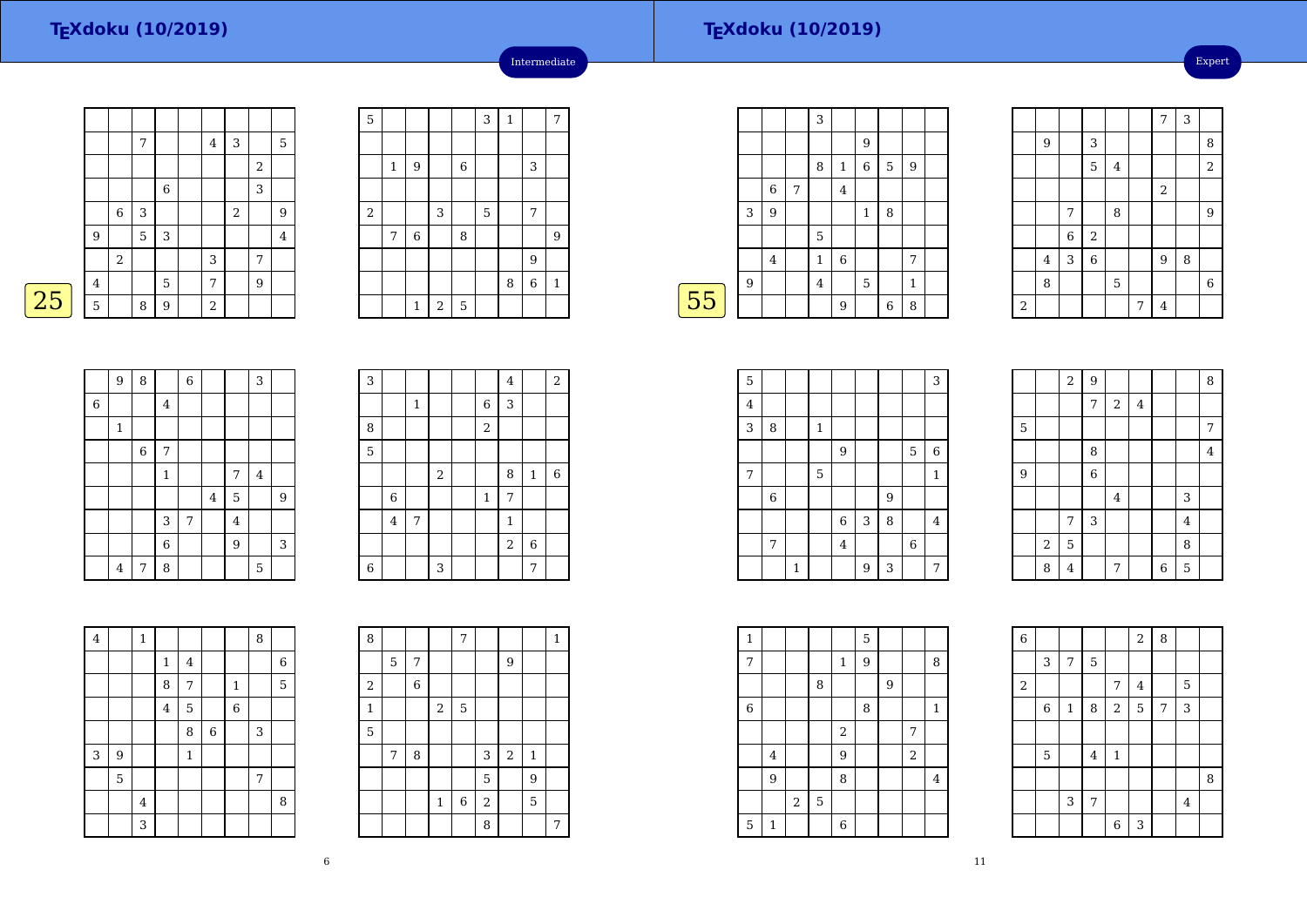### **TEXdoku (10/2019)**

Intermediate

|   |   |            | 3              |                |                |   |              |  |
|---|---|------------|----------------|----------------|----------------|---|--------------|--|
|   |   |            |                |                | 9              |   |              |  |
|   |   |            | 8              | $\mathbf{1}$   | $\overline{6}$ | 5 | 9            |  |
|   | 6 | $\sqrt{ }$ |                | $\overline{4}$ |                |   |              |  |
| 3 | 9 |            |                |                | $\mathbf{1}$   | 8 |              |  |
|   |   |            | $\mathbf 5$    |                |                |   |              |  |
|   | 4 |            | 1              | $\,$ 6 $\,$    |                |   | 7            |  |
| 9 |   |            | $\overline{4}$ |                | 5              |   | $\mathbf{1}$ |  |
|   |   |            |                | 9              |                | 6 | 8            |  |
|   |   |            |                |                |                |   |              |  |

|       |         |                  |                |                         |   | 7              | 3 |             |
|-------|---------|------------------|----------------|-------------------------|---|----------------|---|-------------|
|       | 9       |                  | 3              |                         |   |                |   | 8           |
|       |         |                  | 5              | $\overline{\mathbf{4}}$ |   |                |   | $\sqrt{2}$  |
|       |         |                  |                |                         |   | $\overline{a}$ |   |             |
|       |         | 7                |                | 8                       |   |                |   | 9           |
|       |         | $\boldsymbol{6}$ | $\,2$          |                         |   |                |   |             |
|       | $\bf 4$ | 3                | $\overline{6}$ |                         |   | 9              | 8 |             |
|       | 8       |                  |                | 5                       |   |                |   | $\,$ 6 $\,$ |
| $\,2$ |         |                  |                |                         | 7 | $\overline{4}$ |   |             |

Expert

|            |                |            | 7 |   | $\bf 4$    | 3              |                | 5 |
|------------|----------------|------------|---|---|------------|----------------|----------------|---|
|            |                |            |   |   |            |                | $\overline{2}$ |   |
|            |                |            |   | 6 |            |                | 3              |   |
|            |                | 6          | 3 |   |            | $\overline{2}$ |                | 9 |
|            | 9              |            | 5 | 3 |            |                |                | 4 |
|            |                | $\sqrt{2}$ |   |   | 3          |                | 7              |   |
|            | $\overline{4}$ |            |   | 5 | 7          |                | 9              |   |
| $\vert$ 31 | 5              |            | 8 | 9 | $\sqrt{2}$ |                |                |   |

| 5                |         |                  |                |             | 3 | $\mathbf 1$ |                | 7           |
|------------------|---------|------------------|----------------|-------------|---|-------------|----------------|-------------|
|                  |         |                  |                |             |   |             |                |             |
|                  | $\,1\,$ | 9                |                | $\,$ 6 $\,$ |   |             | 3              |             |
|                  |         |                  |                |             |   |             |                |             |
| $\boldsymbol{2}$ |         |                  | 3              |             | 5 |             | 7              |             |
|                  | 7       | $\boldsymbol{6}$ |                | 8           |   |             |                | 9           |
|                  |         |                  |                |             |   |             | 9              |             |
|                  |         |                  |                |             |   | 8           | $\overline{6}$ | $\mathbf 1$ |
|                  |         | $\mathbf 1$      | $\overline{2}$ | $\mathbf 5$ |   |             |                |             |

| 5       |   |   |             |                         |   |   |         | 3              |
|---------|---|---|-------------|-------------------------|---|---|---------|----------------|
| $\bf 4$ |   |   |             |                         |   |   |         |                |
| 3       | 8 |   | 1           |                         |   |   |         |                |
|         |   |   |             | 9                       |   |   | 5       | 6              |
| 7       |   |   | $\mathbf 5$ |                         |   |   |         | $\mathbf{1}$   |
|         | 6 |   |             |                         |   | 9 |         |                |
|         |   |   |             | 6                       | 3 | 8 |         | $\overline{4}$ |
|         | 7 |   |             | $\overline{\mathbf{4}}$ |   |   | $\,6\,$ |                |
|         |   | 1 |             |                         | 9 | 3 |         | 7              |

 $\boxed{49}$ 

|                |                  | $\,2$ | $\overline{9}$ |         |                |   |         | 8                       |
|----------------|------------------|-------|----------------|---------|----------------|---|---------|-------------------------|
|                |                  |       | 7              | 2       | $\overline{4}$ |   |         |                         |
| $\mathbf 5$    |                  |       |                |         |                |   |         | 7                       |
|                |                  |       | 8              |         |                |   |         | $\overline{\mathbf{4}}$ |
| $\overline{9}$ |                  |       | $\overline{6}$ |         |                |   |         |                         |
|                |                  |       |                | $\bf 4$ |                |   | 3       |                         |
|                |                  | 7     | 3              |         |                |   | $\bf 4$ |                         |
|                | $\boldsymbol{2}$ | 5     |                |         |                |   | 8       |                         |
|                | 8                | 4     |                | 7       |                | 6 | 5       |                         |

| 1           |                |       |             |                  | 5 |   |       |                |
|-------------|----------------|-------|-------------|------------------|---|---|-------|----------------|
| 7           |                |       |             | $\mathbf 1$      | 9 |   |       | 8              |
|             |                |       | 8           |                  |   | 9 |       |                |
| $\,6$       |                |       |             |                  | 8 |   |       | $\mathbf{1}$   |
|             |                |       |             | $\boldsymbol{2}$ |   |   | 7     |                |
|             | $\overline{4}$ |       |             | 9                |   |   | $\,2$ |                |
|             | 9              |       |             | 8                |   |   |       | $\overline{4}$ |
|             |                | $\,2$ | $\mathbf 5$ |                  |   |   |       |                |
| $\mathbf 5$ | $\mathbf{1}$   |       |             | 6                |   |   |       |                |

 $\begin{array}{|c|c|c|c|c|c|c|c|} \hline 1 & 9 & 3 & 7 \\ \hline \end{array}$ 

| 6     |   |             |             |                  | $2 \mid$                | 8              |                |   |
|-------|---|-------------|-------------|------------------|-------------------------|----------------|----------------|---|
|       | 3 | 7           | $\mathbf 5$ |                  |                         |                |                |   |
| $\,2$ |   |             |             | 7                | $\overline{\mathbf{4}}$ |                | 5              |   |
|       | 6 | $\mathbf 1$ | 8           | $\boldsymbol{2}$ | 5                       | $\overline{7}$ | 3              |   |
|       |   |             |             |                  |                         |                |                |   |
|       | 5 |             | 4           | $\mathbf{1}$     |                         |                |                |   |
|       |   |             |             |                  |                         |                |                | 8 |
|       |   | 3           | 7           |                  |                         |                | $\overline{4}$ |   |
|       |   |             |             | $\boldsymbol{6}$ | 3                       |                |                |   |

|             | 9 | 8           |                | $\,$ 6 $\,$ |         |                | 3 |             |  |
|-------------|---|-------------|----------------|-------------|---------|----------------|---|-------------|--|
| $\,$ 6 $\,$ |   |             | $\overline{4}$ |             |         |                |   |             |  |
|             | 1 |             |                |             |         |                |   |             |  |
|             |   | $\,$ 6 $\,$ | 7              |             |         |                |   |             |  |
|             |   |             | $\mathbf{1}$   |             |         | 7              | 4 |             |  |
|             |   |             |                |             | $\bf 4$ | $\overline{5}$ |   | 9           |  |
|             |   |             | 3              | 7           |         | $\overline{4}$ |   |             |  |
|             |   |             | $\overline{6}$ |             |         | 9              |   | $\,$ 3 $\,$ |  |
|             | 4 | 7           | 8              |             |         |                | 5 |             |  |

| 3           |             |             |            |             | $\bf 4$        |              | $\overline{2}$ |
|-------------|-------------|-------------|------------|-------------|----------------|--------------|----------------|
|             |             | $\mathbf 1$ |            | $\,$ 6 $\,$ | 3              |              |                |
| 8           |             |             |            | $\sqrt{2}$  |                |              |                |
| 5           |             |             |            |             |                |              |                |
|             |             |             | $\sqrt{2}$ |             | 8              | $\mathbf{1}$ | $\overline{6}$ |
|             | $\,$ 6 $\,$ |             |            | $\,1\,$     | 7              |              |                |
|             | $\bf 4$     | 7           |            |             | $\mathbf{1}$   |              |                |
|             |             |             |            |             | $\overline{2}$ | $\,$ 6 $\,$  |                |
| $\,$ 6 $\,$ |             |             | 3          |             |                | 7            |                |

| $\overline{4}$ |   | 1                       |                |                |   |              | 8 |             |
|----------------|---|-------------------------|----------------|----------------|---|--------------|---|-------------|
|                |   |                         | $\mathbf{1}$   | $\overline{4}$ |   |              |   | 6           |
|                |   |                         | 8              | 7              |   | $\mathbf{1}$ |   | $\mathbf 5$ |
|                |   |                         | $\overline{4}$ | 5              |   | $\,$ 6 $\,$  |   |             |
|                |   |                         |                | 8              | 6 |              | 3 |             |
| 3              | 9 |                         |                | 1              |   |              |   |             |
|                | 5 |                         |                |                |   |              | 7 |             |
|                |   | $\overline{\mathbf{4}}$ |                |                |   |              |   | 8           |
|                |   | 3                       |                |                |   |              |   |             |

| 8              |   |   |                | 7              |                  |            |              | $\mathbf{1}$ |
|----------------|---|---|----------------|----------------|------------------|------------|--------------|--------------|
|                | 5 | 7 |                |                |                  | 9          |              |              |
| $\overline{c}$ |   | 6 |                |                |                  |            |              |              |
| $\,1\,$        |   |   | $\overline{2}$ | 5              |                  |            |              |              |
| 5              |   |   |                |                |                  |            |              |              |
|                | 7 | 8 |                |                | 3                | $\sqrt{2}$ | $\mathbf{1}$ |              |
|                |   |   |                |                | 5                |            | 9            |              |
|                |   |   | $\mathbf{1}$   | $\overline{6}$ | $\boldsymbol{2}$ |            | 5            |              |
|                |   |   |                |                | 8                |            |              | 7            |

7